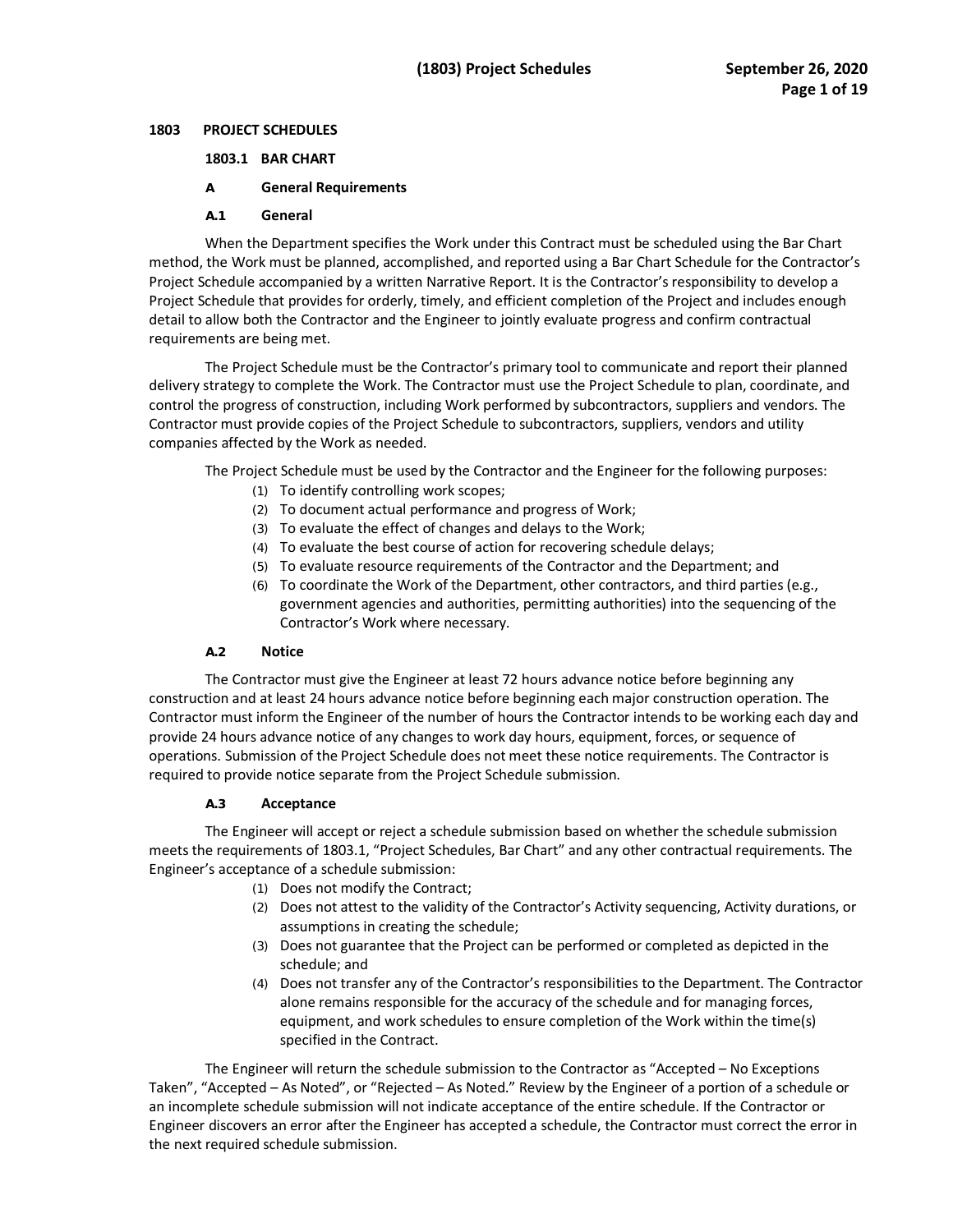# **A.4 Request for Early Completion Date**

 If the Contractor wants to have a contractual completion date changed to an earlier date, the Contractor submission requesting an early completion date. If the Contractor's request for an early completion date is completion date requested and as validated by the accepted Bar Chart Schedule submission. The amended completion date will be effective upon execution of that Change Order, and all Contract provisions concerning the completion date, such as incentives, disincentives, excusable delays, compensable delays, and liquidated must notify the Engineer of the new desired date in a written letter. The requested early completion date must be achievable as of the last accepted Bar Chart Schedule, or the Contractor must revise the Bar Chart Schedule to show completion of all Work by the requested early completion date and explicitly identify the schedule as a accepted, the Engineer will initiate a Change Order amending the contractual completion date to the early damages, will be measured against the amended completion date.

 completion shown in the schedule and the contractual completion date will be considered Project Float and the The Contractor is allowed to submit a schedule showing completion of all Work before the contractual completion date without requesting an early completion date. If this occurs, the time between the early project contractual completion date will not be amended.

# **A.5 Non-Compliance**

 may withhold up to the full amount of each monthly progress estimate for failure to submit an acceptable schedule on time and in the manner required. Payment withheld for violation of the schedule requirements will It is the Contractor's responsibility to ensure that each schedule submission meets the requirements of 1803.1, "Project Schedules, Bar Chart" and accurately reflects the Work performed in the field. The Department be included in the next progress estimate following the Contractor's submission of an acceptable schedule. The Engineer may suspend Work under 1803.3, "Temporary Suspensions" if the schedule does not meet the requirements of 1803.1, "Project Schedules, Bar Chart" or if the schedule does not accurately reflect the progress of the Work in the field; the suspension may continue until an acceptable schedule is submitted.

# **B Technical Requirements**

# **B.1 Weather Contingency**

The Contractor must reference the 1803, "Project Schedules" Special Provisions for Project-specific Weather Contingency requirements.

# **B.2 Actual Weather Day Reporting**

 The Contractor must document and obtain agreement with the Engineer for each weather day Narrative Report applicable to the period in which weather was experienced. experienced at the time of each occurrence. The Contractor must include a list of the specific claimed actual weather days experienced and a brief description of the work affected on each weather day in the accompanying

#### **C Required Schedules**

# **C.1 Bar Chart Schedule**

 The purpose of the Bar Chart Schedule is to communicate the Contractor's plan to complete the and accurately reflect the Activity sequencing, dates and durations as described in the Contractor's accompanying Narrative Report. The Bar Chart Schedule may be prepared by hand or using a computer. contracted Work in a simplified graphical format. The Bar Chart Schedule must include the entire scope of Work

 The Contractor and Engineer must meet at least monthly to assess progress in the field compared to the Bar Chart Schedule. Before meeting with the Engineer, the Contractor must update the Bar Chart Schedule to report actual start and actual finish dates for completed Work.

 experiences an impact or the Engineer requests the Bar Chart Schedule to be revised, the Contractor must modify planned Activity sequencing, dates and durations as needed to accurately reflect the planned Work as known in The Contractor must minimize the number of changes to the Bar Chart Schedule. If the project the field. Changes made to the Bar Chart Schedule must be closely coordinated with the Engineer and are subject to the Engineer's review and acceptance.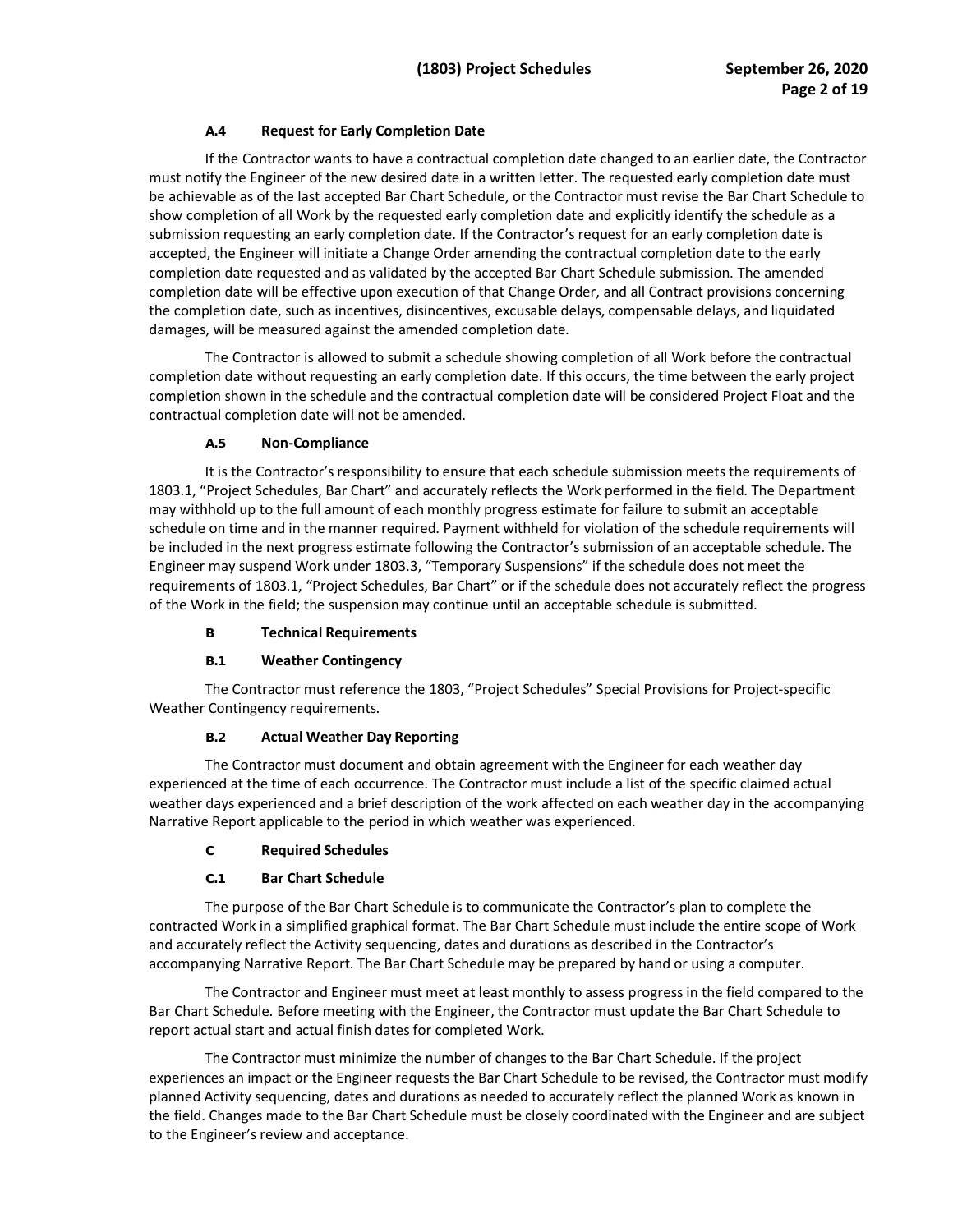## **C.2 Look-Ahead Schedule**

 submission and planned dates for Work to be performed in the upcoming 14 calendar days at a minimum. The Work activities included in the Look-Ahead Schedule must specifically reference the applicable Activity IDs in the The purpose of the Look-Ahead Schedule is to communicate, in a high level of detail, the Contractor's recent Work progress in the field and planned Work Activities for the upcoming 14 calendar days on a rolling basis. The Contractor must submit a detailed Look-Ahead Schedule to the Engineer each week until all Work is completed. The Contractor must prepare the schedule in Bar Chart format by hand or by using a computer. The Look-Ahead Schedule must include actual dates for Work performed since the last Look-Ahead Schedule Bar Chart Schedule.

## **D Submission Requirements**

## **D.1 File Naming Convention**

 The Contractor must include the State Project Number, submission date, and revision number, if applicable, in the file name for all Bar Chart schedule printouts and accompanying Narrative Reports. The Contractor must ensure the file naming convention remains consistent throughout the duration of the Project.

## **D.2 Timeline**

The Contractor must submit a Bar Chart Schedule and accompanying Narrative Report for the Engineer's review and acceptance at least 7 calendar days before the preconstruction meeting. The Engineer will either accept or reject the schedule submission within 7 calendar days of receipt. If the Engineer rejects a schedule submission, the Contractor must review and respond to all of the Engineer's questions and concerns, adjust the schedule if needed, and resubmit to the Engineer within 7 calendar days.

 The Contractor must submit an updated Bar Chart Schedule within 7 calendar days of each monthly progress meeting with the Engineer.

If the project experiences an impact or the Engineer requests the Bar Chart Schedule to be revised, the Contractor must submit the revised Bar Chart Schedule for the Engineer's review and acceptance within 7 calendar days.

# **D.3 Narrative Report**

The Contractor must include a detailed Narrative Report with each Bar Chart Schedule submission.

Each Narrative Report must include and discuss at a minimum:

- (1) Explanation of the overall plan to complete the Project, including how the Work and crews will flow through the Project;
- (2) Description of the status of scheduled Milestone dates, including specifically any differences from the last accepted Bar Chart Schedule;
- (3) The quantity and estimated production rates for controlling Work scopes;
- (4) The work days per week, number of shifts per day, and number of hours per shift;
- (5) Explanation of all nonwork days, including observed Holidays;
- (6) Actual weather day reporting as required by 1803.1.B.2, "Actual Weather Day Reporting";
- (7) Description of the expected performance of each required permit that has reasonable potential to negatively affect the Work if delayed;
- (8) Identification of all Activities requiring coordination with the Department or third parties (e.g., utilities) and a description of the expected performance needed to avoid impacts to the Work;
- (9) Description of the reasons for any changes to the schedule, including but not limited to:
	- (a) Added or deleted Activities,
	- (b) Changes to planned Activity dates,
	- (c) Changes to work and nonwork days, including observed Holidays, and
	- (d) Changes to previously recorded actual dates;
- (10) Description of any unusual labor, shift, equipment or material conditions or restrictions encountered or anticipated since the previous schedule submission; and
- (11) Any other Project concerns that are currently affecting or anticipated to affect the schedule.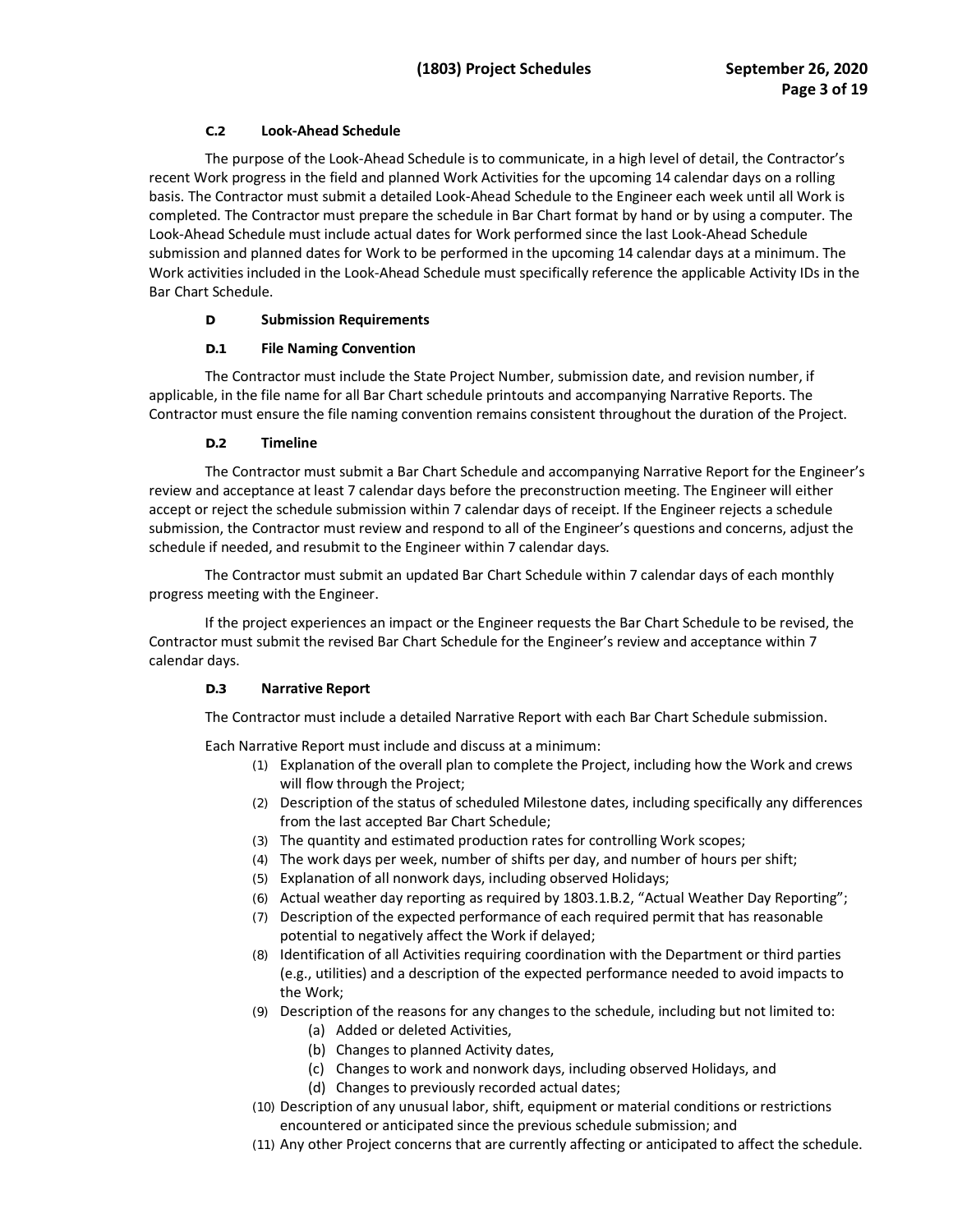## **D.4 Schedule Printouts**

 requested by the Engineer. The Bar Chart Schedule printout must include the status date (i.e., the date through which progress is being reported), an Activity information table and time-scaled Bar Chart. The Activity information table must include the following information at a minimum: The Contractor must provide a printout of the Bar Chart Schedule in .pdf format, hard copy or both as

- (1) Activity ID,
- (2) Activity Name,
- (3) Original Duration,
- (4) Remaining Duration,
- (5) Percent complete,
- (6) Planned start date,
- (7) Planned finish date,
- (8) Actual start date, and
- (9) Actual finish date.

# **1803.2 CRITICAL PATH METHOD (CPM)**

# **A General Requirements**

# **A.1 General**

 When the Department specifies the Work under this Contract must be scheduled using the Critical Path Contractor's Project Schedule. The basic concept of CPM network scheduling must be followed, which shows how each given Activity is dependent on preceding Activities and affects following Activities. It is the Contractor's responsibility to develop a Project Schedule that provides for orderly, timely, and efficient completion of the Project and includes enough detail to allow both the Contractor and the Engineer to jointly evaluate progress and Method (CPM), the Work must be planned, accomplished, and reported using CPM scheduling for the confirm contractual requirements are being met.

 The Project Schedule must be the Contractor's primary tool to communicate and report their planned delivery strategy to complete the Work. The Contractor must use the Project Schedule to plan, coordinate, and companies affected by the Work as needed. control the progress of construction, including Work performed by subcontractors, suppliers and vendors. The Contractor must provide copies of the Project Schedule to subcontractors, suppliers, vendors and utility

The Project Schedule must be used by the Contractor and the Engineer for the following purposes:

- (1) To identify Activities on the Longest Path to project completion;
- (2) To identify Activities on the Critical Path(s) to interim Contract Milestone(s);
- (3) To document actual performance and progress of Work;
- (4) To evaluate the effect of changes and delays to the Work;
- (5) To evaluate the best course of action for recovering schedule delays;
- (6) To evaluate resource requirements of the Contractor and the Department; and
- (7) To coordinate the Work of the Department, other contractors, and third parties (e.g., government agencies and authorities, permitting authorities) into the sequencing of the Contractor's Work where necessary.

# **A.2 Notice**

 required to provide notice separate from the Project Schedule submission. The Contractor must give the Engineer at least 72 hours advance notice before beginning any construction and at least 24 hours advance notice before beginning each major construction operation. The Contractor must inform the Engineer of the number of hours the Contractor intends to be working each day and provide 24 hours advance notice of any changes to work day hours, equipment, forces, or sequence of operations. Submission of the Project Schedule does not meet these notice requirements. The Contractor is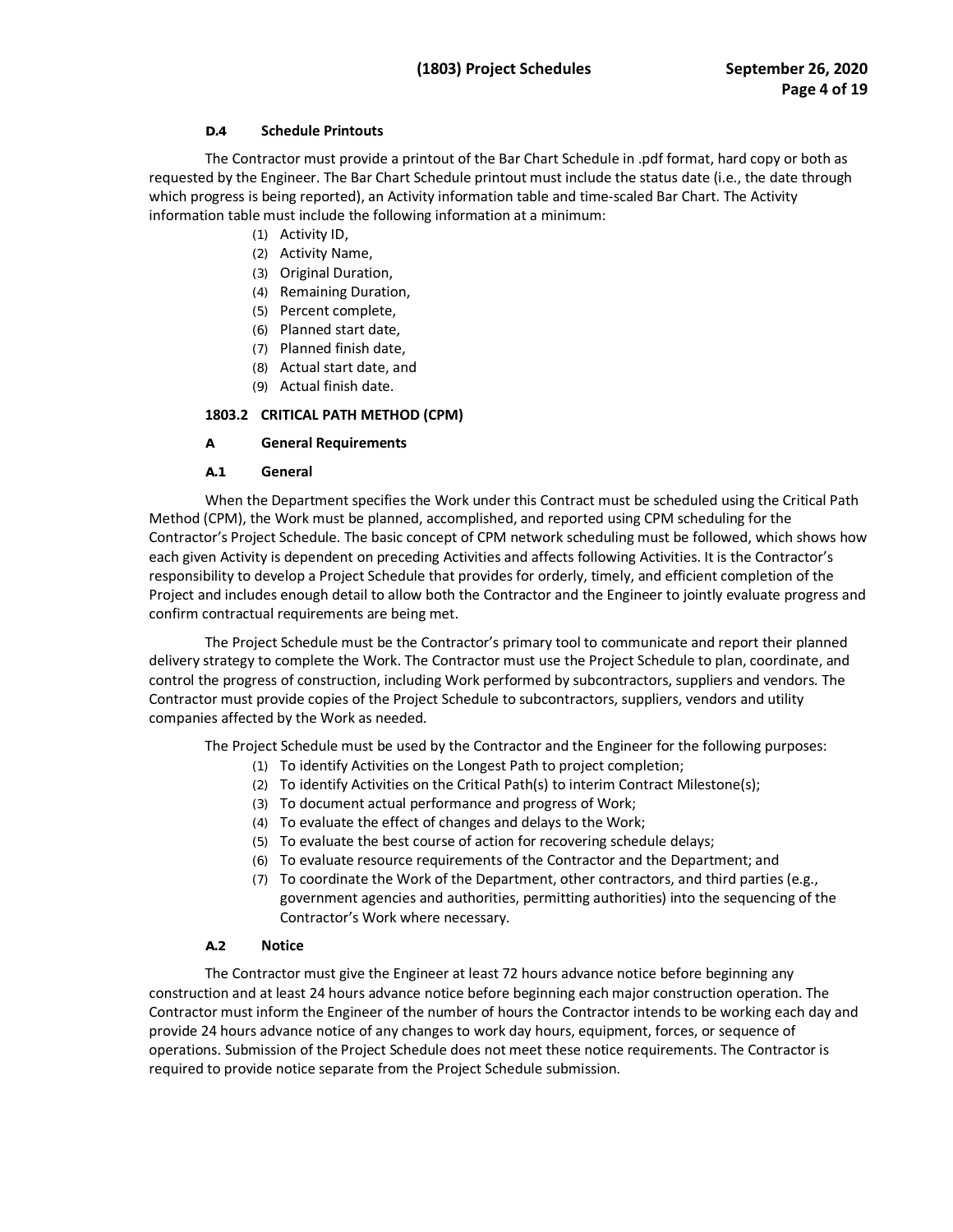# **A.3 Schedule-Related Roles**

The Contractor's Project Manager and Project Scheduler must meet the requirements pertaining to the Project Schedule as specified in 1803.2.A.3.a, "Project Manager" and 1803.2.A.3.b, "Project Scheduler" respectively.

 The Contractor's Project Manager and Project Scheduler roles may be performed by the same person. If the Contractor chooses to have one person perform both roles, that person must meet the requirements of both 1803.2.A.3.a, "Project Manager" and 1803.2.A.3.b, "Project Scheduler".

## **A.3.a Project Manager**

- the Project Schedule. The Project Manager must understand and be able to explain changes made to the Project Schedule, even if the changes were made in the electronic schedule file (1) The Project Manager must have extensive knowledge about the development and status of by the Project Scheduler.
- schedule-related meeting must be approved in advance by the Engineer. (2) The Project Manager must attend all schedule-related meetings. Any absence from a

## **A.3.b Project Scheduler**

- (1) The Contractor must designate an individual, entitled the Project Scheduler, who will develop and maintain the Project Schedule.
- (2) The Project Scheduler is recommended to have at least one (1) year of CPM scheduling experience using Primavera P6 scheduling software.
- (3) The Project Scheduler may be a full or part time position or may be filled by a consultant.
- Contractor who is not on the Project, except for meetings and other times when the Project (4) The Contractor may fill the Project Scheduler position using a person employed by the Manager deems it necessary to have the Project Scheduler at the Project site.
- (5) The Contractor must provide an explanation of the Project Scheduler's availability to work determines the Project Scheduler does not have sufficient skill or experience in CPM repeatedly not submitted within the required Contract timeframes, the Engineer may require that the person be removed from the Project in accordance with 1802, "Qualification on the Project Schedule and experience with CPM scheduling at the preconstruction meeting or before the first Preliminary Schedule submission, whichever occurs first. If the Engineer scheduling as a result of Project Schedule submissions being substantially deficient or of Workers" and replaced with a more qualified scheduler.

#### **A.4 Acceptance**

 meets the requirements of 1803.2, "Project Schedules, Critical Path Method (CPM)" and any other contractual requirements. The Engineer's acceptance of a schedule submission: The Engineer will accept or reject a schedule submission based on whether the schedule submission

- (1) Does not modify the Contract;
- (2) Does not attest to the validity of the Contractor's Activity sequencing, Activity Logic, Activity durations, or assumptions in creating the schedule;
- (3) Does not guarantee that the Project can be performed or completed as depicted in the schedule; and
- (4) Does not transfer any of the Contractor's responsibilities to the Department. The Contractor alone is responsible for the accuracy of the schedule and for managing forces, equipment, and work schedules to ensure completion of the Work within the time(s) specified in the Contract.

 The Engineer will return the schedule submission to the Contractor as "Accepted – No Exceptions Taken", "Accepted – As Noted", or "Rejected – As Noted." Review by the Engineer of a portion of a schedule or Engineer discovers an error after the Engineer has accepted a schedule, the Contractor must correct the error in an incomplete schedule submission will not indicate acceptance of the entire schedule. If the Contractor or the next required schedule submission.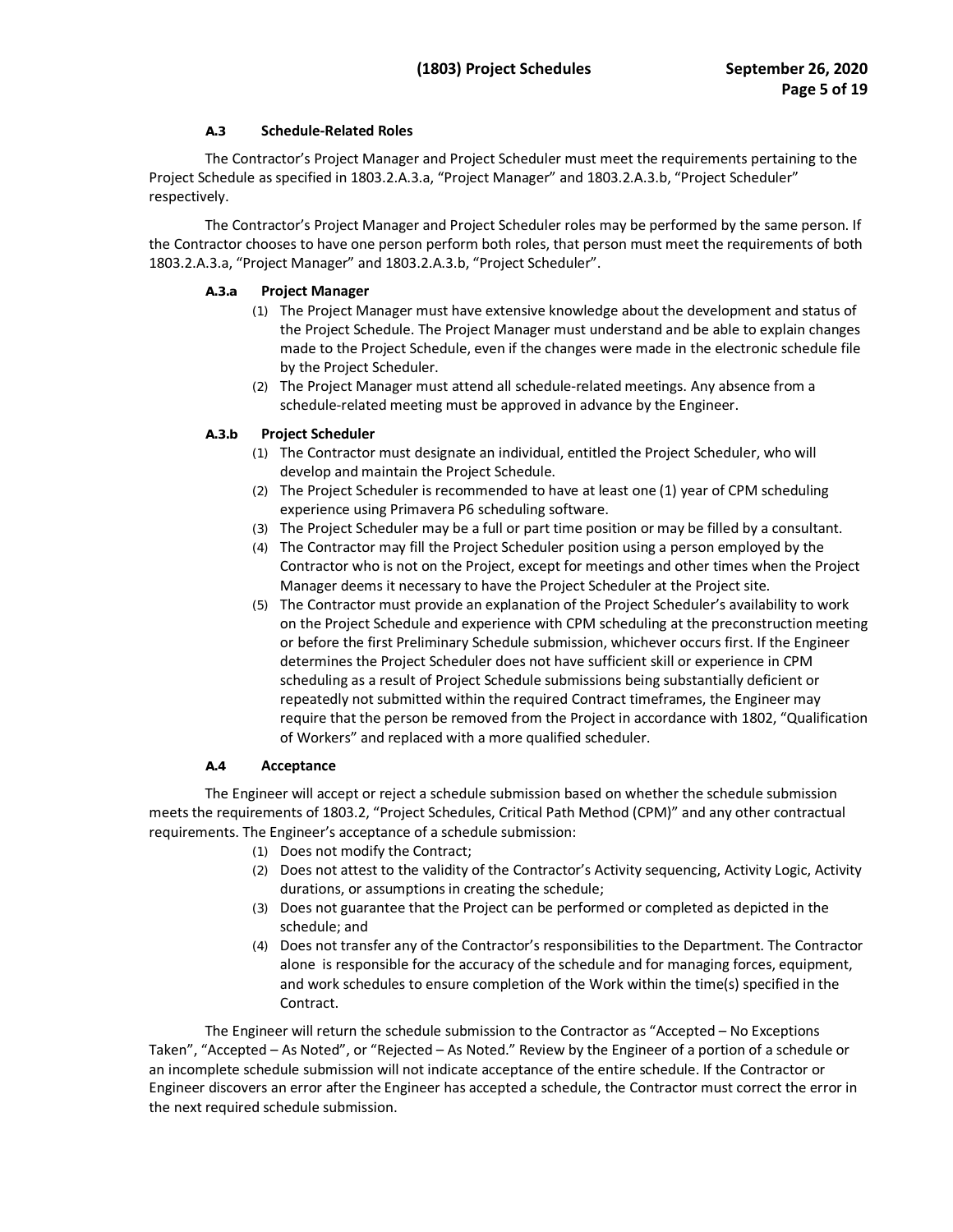## **A.5 Float Suppression / Sequestered Float**

The Contractor must not suppress or sequester Float. Examples of prohibited Float suppression or sequestration include, but are not limited to:

- (1) Logic Relationships that provide no tangible or sequential value between unrelated Activities;
- (2) Logic Relationships that demand completion of an Activity that could otherwise continue beyond a Successor's start or finish dates; and
- (3) Excessively long and unreasonable Activity durations.

 The Contractor is not entitled to compensation or a time extension for delays that could have been avoided by revising Logic or Activity durations used to sequester Float.

#### **A.6 Use of Float**

 The Contractor acknowledges that all Float (Total Float and Free Float) is a shared commodity available adverse effect to the other party. If the Engineer uses Float, the Contractor must notify the Engineer if the use of to the Project and is not for the exclusive benefit of any party. Float is an expiring resource available to accommodate changes in the Work, however originated, or to mitigate the effect of events that may delay performance or completion of all or part of the Work. Float can be used by any party as long as there is no that Float will have an impact to the Contract in accordance with 1402, "Contract Revisions".

 Work due to better than anticipated weather as a credit for unused Weather Contingency. The Engineer may apply credits for unused Weather Contingency toward delays to Critical Path Work caused by future weather Weather Contingency, as described in [1803.2.C.10](https://1803.2.C.10), "Weather Contingency", is not considered Float. For each update period, the Engineer may reserve time gained, or time that should have been gained, on Critical Path events or other impacts not caused by the Contractor. Weather Contingency, both planned and acknowledged as a credit, is reserved for the exclusive benefit of the Department.

# **A.7 Request for Early Completion Date**

 If the Contractor wants to have a contractual completion date changed to an earlier date, the Contractor be achievable as of the last accepted Project Schedule, or the Contractor must submit a Rebaseline Schedule accepted, the Engineer will initiate a Change Order amending the contractual completion date to the early completion date requested and as validated by the last accepted Project Schedule or the accepted Rebaseline Schedule submission. The amended completion date will be effective upon execution of that Change Order, and all Contract provisions concerning the completion date, such as incentives, disincentives, excusable delays, must notify the Engineer of the new desired date in a written letter. The requested early completion date must which is explicitly identified as a submission requesting an early completion date and shows completion of all Work by the requested early completion date. If the Contractor's request for an early completion date is compensable delays, and liquidated damages, will be measured against the amended completion date.

 completion shown in the schedule and the contractual completion date will be considered Project Float and the The Contractor is allowed to submit a schedule showing completion of all Work before the contractual completion date without requesting an early completion date. If this occurs, the time between the early Project contractual completion date will not be amended.

#### **A.8 Non-Compliance**

 1803.2, "Project Schedules, Critical Path Method (CPM)" and accurately reflects the Work performed in the field. acceptable schedule on time and in the manner required. Payment withheld for violation of the schedule requirements will be included in the next progress estimate following the Contractor's submission of an It is the Contractor's responsibility to ensure that each schedule submission meets the requirements of The Department may withhold up to the full amount of each monthly progress estimate for failure to submit an acceptable schedule. The Engineer may suspend Work under 1803.3, "Temporary Suspensions" if the schedule does not meet the requirements of 1803.2, "Project Schedules, Critical Path Method (CPM)" or if the schedule does not accurately reflect the progress of the Work in the field; the suspension may continue until an acceptable schedule is submitted.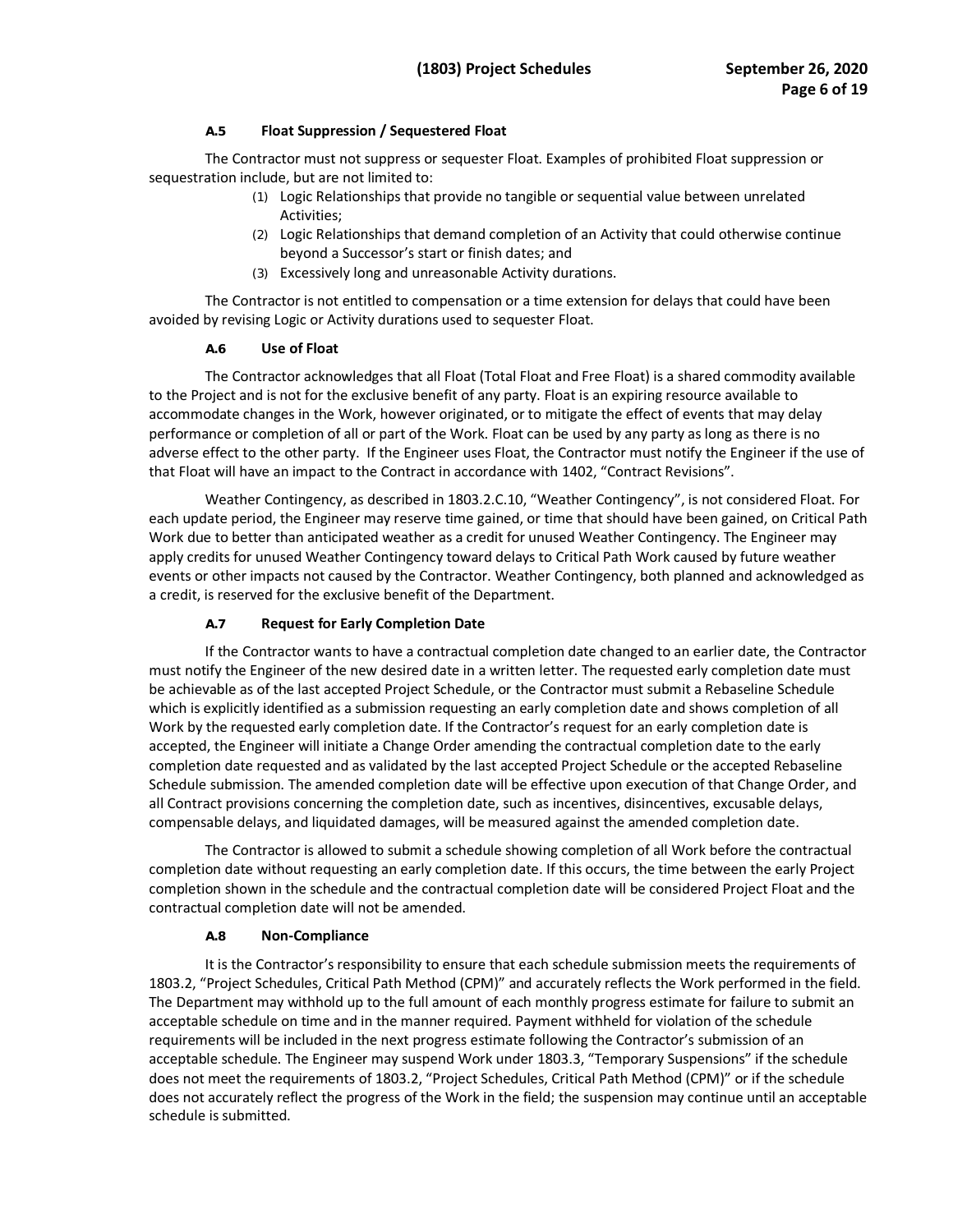## **B Software Requirements**

## **B.1 Required Software**

 The Contractor must use Oracle's Primavera P6 (P6). The Contractor must use a version of P6 that is discrepancies if using a version of P6 that is different than the Department's current version of P6. compatible with the Department's current version of P6. The Contractor is responsible for any conversion

## **B.2 Calculation Settings**

 The Contractor must schedule (i.e., F9 in P6) the Project Schedule to ensure all changes have been incorporated before submission to the Engineer. The Contractor must use the following settings in the P6 'Schedule Options' window:

- (1) Uncheck 'Use Expected Finish Dates'; expected finish dates are not allowed.
- (2) Select 'Retained Logic' for scheduling progressed Activities.
- (3) Select 'Longest Path' to define Critical Activities.
- (4) Select 'Finish Float = Late Finish Early Finish' to compute Total Float.

## **B.3 Project-Level Settings**

 The Contractor must use project-level calendars, not global or resources calendars. The Contractor must use project-level codes, not global- or EPS-level codes.

#### **B.4 Duration Format Settings**

 The Department considers Activity durations (e.g., Original Duration, Remaining Duration) in whole days. In the 'Time Units' tab of the P6 'User Preferences" window, the Contractor must use the following settings for the 'Duration Format':

- (1) 'Day' for the 'Unit of Time', and
- (2) '0' for the number of 'Decimals'.

#### **B.5 Date Format Settings**

The Contractor must use the DD-MMM-YY (e.g., 01-Jan-19) format to display dates in schedule printouts. This date format is typically the default P6 setting.

#### **C Technical Requirements**

#### **C.1 Work Breakdown Structure**

The Contractor must use the following Work Breakdown Structure levels and nodes at a minimum.

| Table 1803-1                 |                                                 |  |  |  |  |  |  |
|------------------------------|-------------------------------------------------|--|--|--|--|--|--|
| Work Breakdown Structure     |                                                 |  |  |  |  |  |  |
| Level 1: Project Description |                                                 |  |  |  |  |  |  |
|                              | Level 2: Milestones                             |  |  |  |  |  |  |
|                              | Level 2: Submittals                             |  |  |  |  |  |  |
|                              | Level 3: Shop Drawings                          |  |  |  |  |  |  |
|                              | Level 3: Procurement/Fabrication                |  |  |  |  |  |  |
|                              | Level 2: Construction                           |  |  |  |  |  |  |
|                              | Level 3: Phase TBD                              |  |  |  |  |  |  |
|                              | Level 4: Stage TBD                              |  |  |  |  |  |  |
|                              | Level 5: Detail to be defined by Contractor     |  |  |  |  |  |  |
|                              | Level 5: Detail to be defined by Contractor     |  |  |  |  |  |  |
|                              | Level 4: Stage TBD                              |  |  |  |  |  |  |
|                              | Level 5: Detail to be defined by the Contractor |  |  |  |  |  |  |
|                              | Level 5: Detail to be defined by the Contractor |  |  |  |  |  |  |
|                              | Level 3: Phase TBD                              |  |  |  |  |  |  |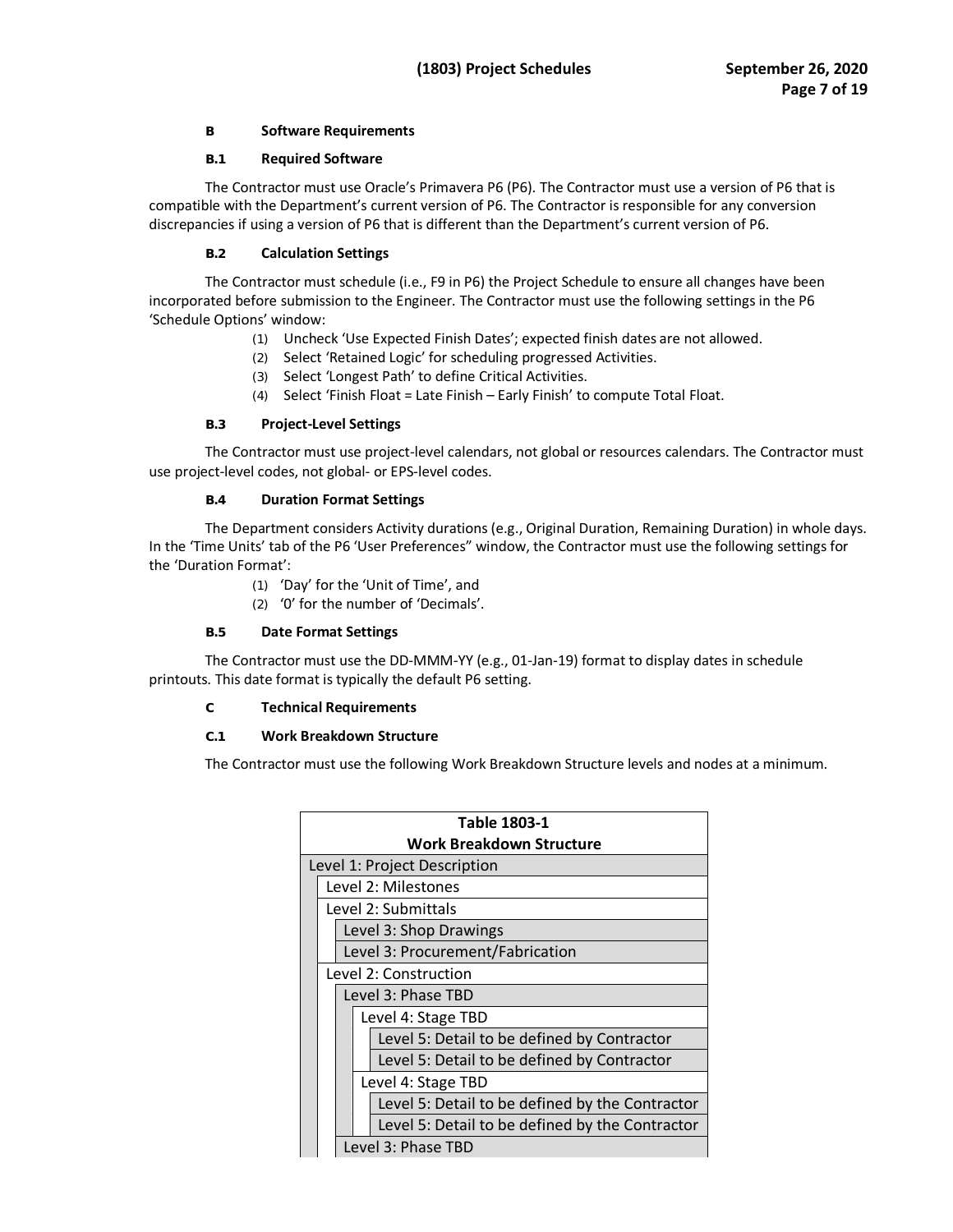| Table 1803-1<br><b>Work Breakdown Structure</b> |  |  |                                                 |  |  |  |  |  |
|-------------------------------------------------|--|--|-------------------------------------------------|--|--|--|--|--|
| Level 4: Stage TBD                              |  |  |                                                 |  |  |  |  |  |
|                                                 |  |  |                                                 |  |  |  |  |  |
|                                                 |  |  | Level 5: Detail to be defined by Contractor     |  |  |  |  |  |
|                                                 |  |  | Level 5: Detail to be defined by Contractor     |  |  |  |  |  |
| Level 4: Stage TBD                              |  |  |                                                 |  |  |  |  |  |
|                                                 |  |  | Level 5: Detail to be defined by the Contractor |  |  |  |  |  |
|                                                 |  |  | Level 5: Detail to be defined by the Contractor |  |  |  |  |  |
| Level 2: Post Construction                      |  |  |                                                 |  |  |  |  |  |

 specified levels and nodes must still be included and maintained in the arrangement specified. The Contractor is The Contractor must obtain acceptance from the Engineer for any deviations from the specified Work Breakdown Structure. The Contractor must ensure each Activity is assigned to the appropriate Work Breakdown Structure The Contractor must refine and expand on the specified Work Breakdown Structure provided, but the responsible for determining an appropriate level of detail and descriptions for the Work Breakdown Structure. node.

# **C.2 Activity IDs**

 Each Activity must possess a unique Activity ID which remains constant throughout the Project. If an Activity is deleted in a subsequent schedule submission, the corresponding Activity ID must not be used for any other Activity. The Contractor must limit the complexity of Activity IDs such that Activity IDs are easy to speak and write.

 explain the meaning of the Activity IDs. The Contractor must apply the coding system consistently and accurately to all Activity IDs and provide the coding system key to the Engineer for review and acceptance. If using 'smart' Activity IDs, the Contractor must develop a coding system and corresponding key to

# **C.3 Activity Names**

 Each Activity must possess a unique Activity Name. Activity Names must include a Verb, Object and Location (VOL) where practical. In addition, the Activity Name for each 'Level of Effort' Activity must start with "(LOE)". The Contractor must obtain the Engineer's acceptance for any Activity Name that does not include a Verb, Object and Location (VOL). The Contractor must use consistent language, including abbreviations and punctuation, among Activity Names with a similar scope of Work, location, or both.

# **C.4 Activity Durations**

 Activity durations must be expressed in work days. Activity durations must be limited to not more than 20 work days, unless otherwise accepted by the Engineer.

# **C.5 Activity Count**

The Contractor is responsible for determining an appropriate level of detail to include in the Project Schedule. The number of Activities included in the Project Schedule should reflect the nature, size and complexity of the Project. The Contractor must include enough Activities to assure adequate planning of the Project, to allow for accurate monitoring and evaluation of progress, and to ensure all contractual date requirements are identifiable and being met, including any contractual time-related Work restrictions.

# **C.6 Logic**

 The Activity Relationships included in the Project Schedule must accurately represent how Predecessor and Successor Activities are dependent upon each other.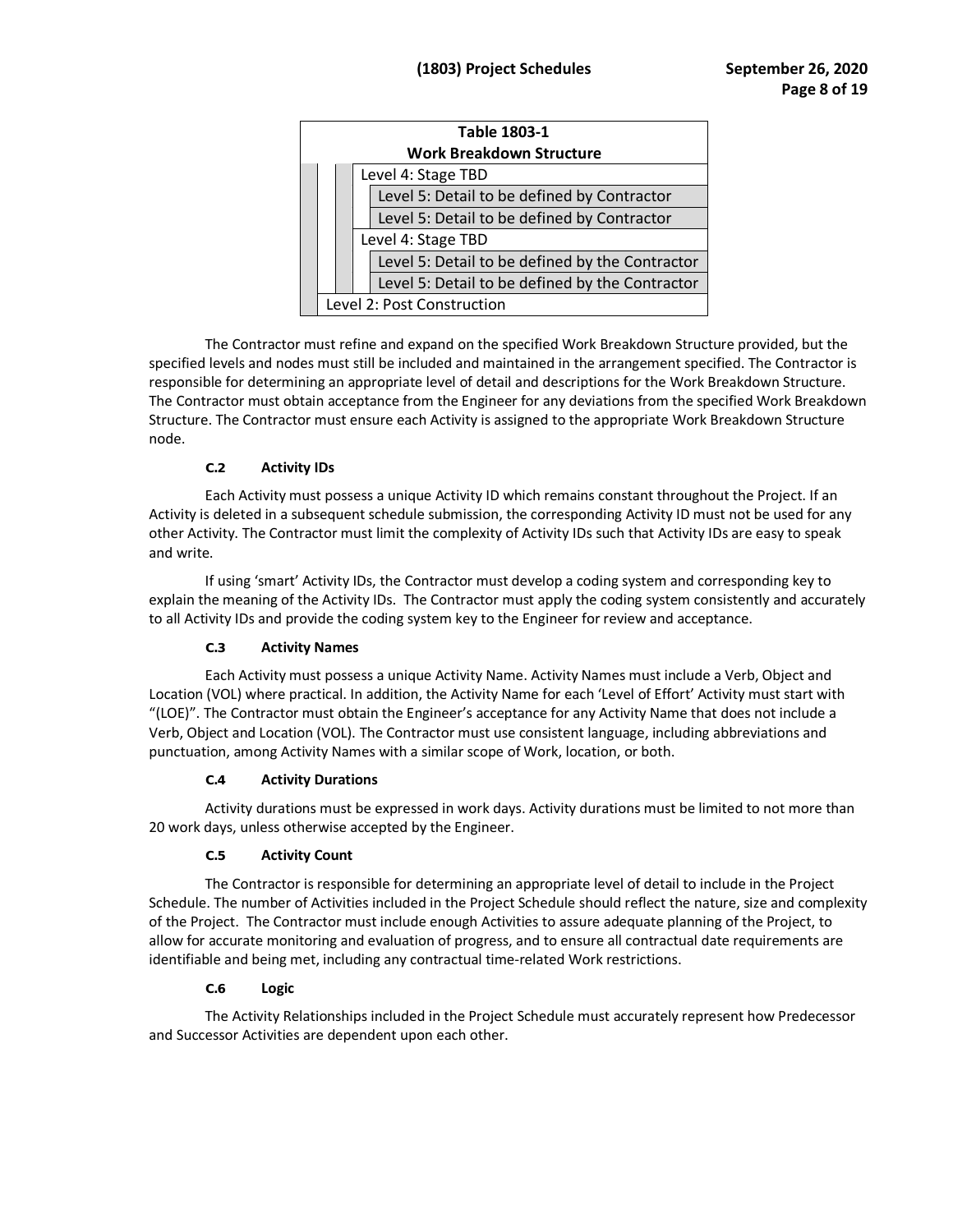## **C.6.a Relationship Types**

 Activity Relationship types must be limited to finish-to-start (FS), start-to-start (SS), and finish-to-finish (FF). The Contractor must obtain acceptance from the Engineer before using any start-to-finish (SF) relationships.

- (1) Each Activity, except for the first Activity in the schedule, must have at least one of the following Predecessor Relationships:
	- (a) Finish-to-start, or
	- (b) Start-to-start.
- (2) Each Activity, except for the last Activity in the schedule, must have at least one of the following Successor Relationships:
	- (a) Finish-to-start, or
	- (b) Finish-to-finish.

#### **C.6.b Missing Logic**

 and at least one Successor Relationship except for the last Activity in the schedule. Each Activity must have at least one Predecessor Relationship except for the first Activity in the schedule

#### **C.6.c Open-Ended Activities**

Open-Ended Activities occur when an Activity's start or finish is not logically tied to another Activity in the schedule. Open-ended Activities are prohibited.

## **C.6.d Redundant Logic**

 The Contractor must avoid using excessive Redundant Logic when possible. The Contractor must provide an explanation of the reason for Redundant Logic upon the request of the Engineer.

#### **C.6.e Lag**

 any Lag and replace with an Activity identifying the Lag upon the request of the Engineer, regardless of whether The Contractor must obtain the Engineer's acceptance before using Lags. The Contractor must remove the Engineer allowed the Lag in a previous Project Schedule.

# **C.6.f Out-Of-Sequence Work**

 Out-Of-Sequence Work occurs when a logical Relationship between Activities is invalidated by actual progress (i.e., when a Successor Activity actually starts or actually finishes earlier than its Predecessor Relationship type indicates it should be able to start or finish). Out-Of-Sequence Work indicates that actual Work progress is being performed differently than was planned in the schedule.

 The Department considers the degree of Out-Of-Sequence Work as major, minor or historical, as defined When possible, the Contractor must minimize the number of changes to the Project Schedule resulting from any Of-Sequence Work and the corrective action taken. If the Contractor believes Out-Of-Sequence Work indicates a Work, may indicate a Rebaseline Schedule or Impact Schedule is needed. The Contractor should discuss any below. A list of major and minor Out-Of-Sequence Work can be found in the P6 'Schedule Log' after scheduling (i.e., F9 in P6) the schedule. Before making any change to the schedule, the Contractor must review each instance of Out-Of-Sequence Work reported on the P6 'Schedule Log' to determine if a corrective action is appropriate. Out-Of-Sequence Work correction. If the Contractor determines a change is needed due to Out-Of-Sequence Work, a detailed explanation must be provided in the accompanying Narrative Report for each instance of Outsignificant change in planned Work sequencing, the Contractor must notify the Engineer before making changes in the schedule. Significant numbers of Out-Of-Sequence Work instances, including major Out-Of-Sequence concerns with Out-Of-Sequence Work and the potential need for a Rebaseline Schedule or Impact Schedule with the Engineer before taking action.

- (1) Major Out-Of-Sequence Work: Each instance of Out-Of-Sequence Work may be considered major when either of the following parameters occur:
	- (a) The Predecessor is critical, and the Successor is 100% complete, or
	- (b) The Out-Of-Sequence Work is not expected to be resolved during the next update period.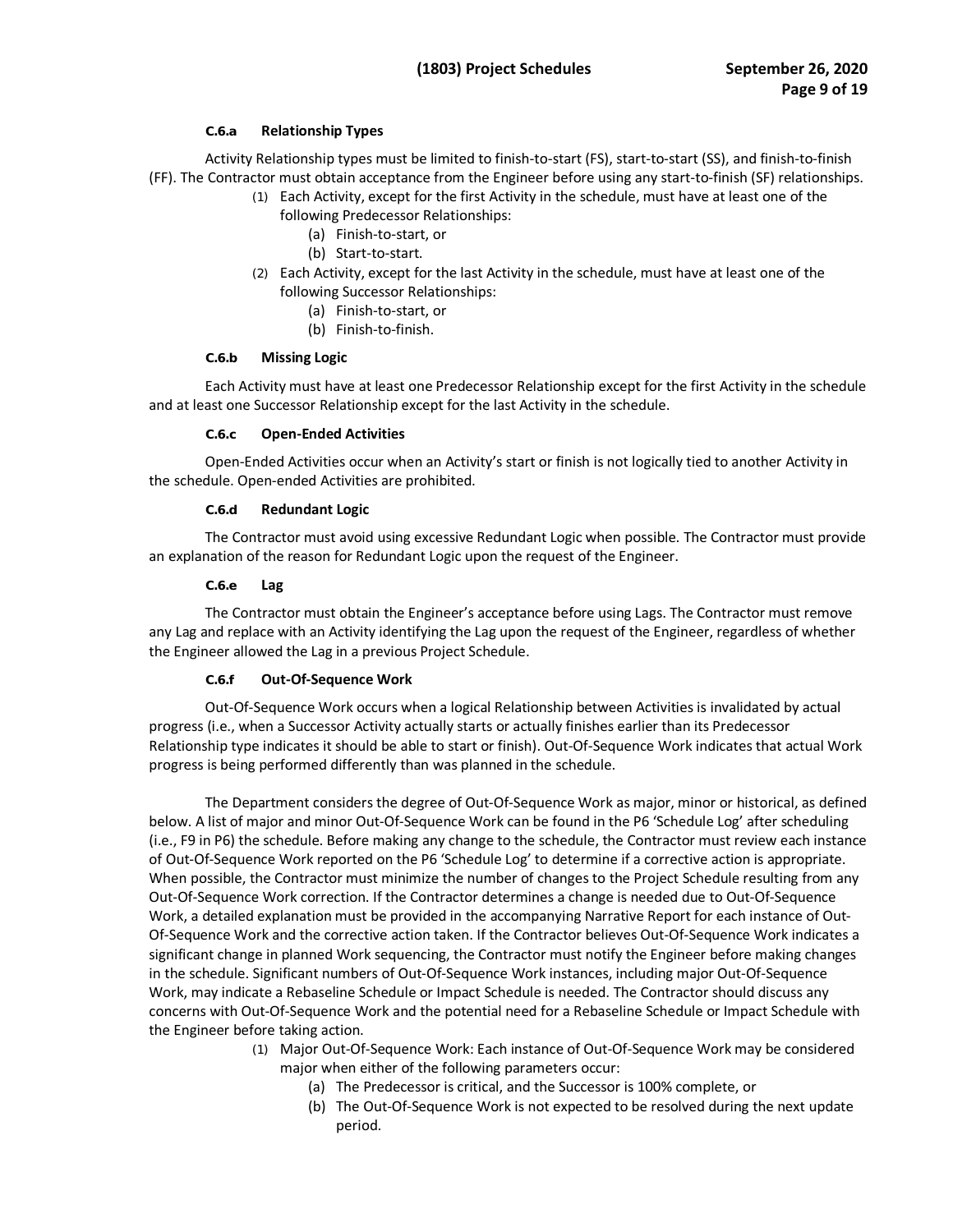- (2) Minor Out-Of-Sequence Work: Each instance of Out-Of-Sequence Work may be considered minor when the Out-Of-Sequence Work is expected to be resolved during the next update period and either of the following parameters occur:
	- (a) The Predecessor is not critical, and the Successor is 100% complete, or (b) The Successor is in-progress.
- (3) Historical Out-Of-Sequence Work: Historical Out-Of-Sequence Work will not be reported on the P6 'Schedule Log'.

 Major Out-Of-Sequence Work is prohibited. The Contractor must modify each instance of major Out-Of-Sequence Work to accurately reflect Activity Relationships and the planned Work sequence as known in the field.

 change in the planned Work sequence as known in the field. Minor Out-Of-Sequence Work is allowed. The Contractor must not modify minor Out-Of-Sequence Work, unless requested by the Engineer or the Contractor determines that modifications are needed to reflect a

 Historic Out-Of-Sequence Work is allowed. The Contractor must not modify historical Out-Of-Sequence Work, unless requested by the Engineer.

#### **C.7 Constraints**

## **C.7.a Constraint Date Requirements**

 Provisions for Project-specific Constraint date requirements. The Contractor's use of Constraint dates other than those specified in the Special Provisions is subject to the Engineer's review and acceptance. The Contractor must reference the 1806, "Determination and Extension of Contract Time," Special

## **C.7.b Constraint Types**

Constraint types must be limited to the following types, unless otherwise approved by the Engineer:

- (1) Start on or before, and
- (2) Finish on or before.

#### **C.8 Calendars**

 Each Activity must be assigned an appropriate calendar in P6. The Project Schedule must use the following calendars at a minimum, unless otherwise approved by the Engineer:

- (1) Calendar to indicate calendar days (i.e., 7 days per week with no Holidays);
- (2) Calendar(s) for Work unaffected by weather;
- (3) Calendar(s) for Work affected by weather; the Contractor must reference the 1803, "Project Schedules" Special Provisions for Project-specific Weather Contingency requirements; and
- periods, Work in water restrictions). (4) Calendar(s) for any Work subject to significant Work restriction periods as detailed in the 1806, "Determination and Extension of Contract Time," Special Provisions (e.g., closure

 periods, Work in water restrictions). The Contractor must ensure the number of calendars created and used in the Project Schedule is manageable. The Contractor must provide an explanation of each calendar in the accompanying Narrative Report. Once the Baseline Schedule is accepted, the Contractor must not make changes to calendars unless the changes are clearly identified and explained in the accompanying Narrative Report.

# **C.8.a Work Days Per Week**

 The name of each calendar in P6 must include the number of planned work days per week (e.g., 5 days, 6 days). The planned number of work days per week shown in the calendars must be consistent with the number of work days listed in the accompanying Narrative Report and the number of days worked in the field. Once the Baseline Schedule is accepted, the Contractor must not make changes to the planned work days per week in the calendars unless the changes are clearly identified and explained in the accompanying Narrative Report.

# **C.8.b Work Hours Per Day**

 The Department considers Activity durations in work days and not work hours. It is not recommended for the Contractor to adjust the calendars in P6 to reflect the specific planned work hours per day because adjusting work hours in calendars can add significant complexity in schedule management and result in unintentional changes to Activity durations. If the Contractor chooses to modify the work hours per day in a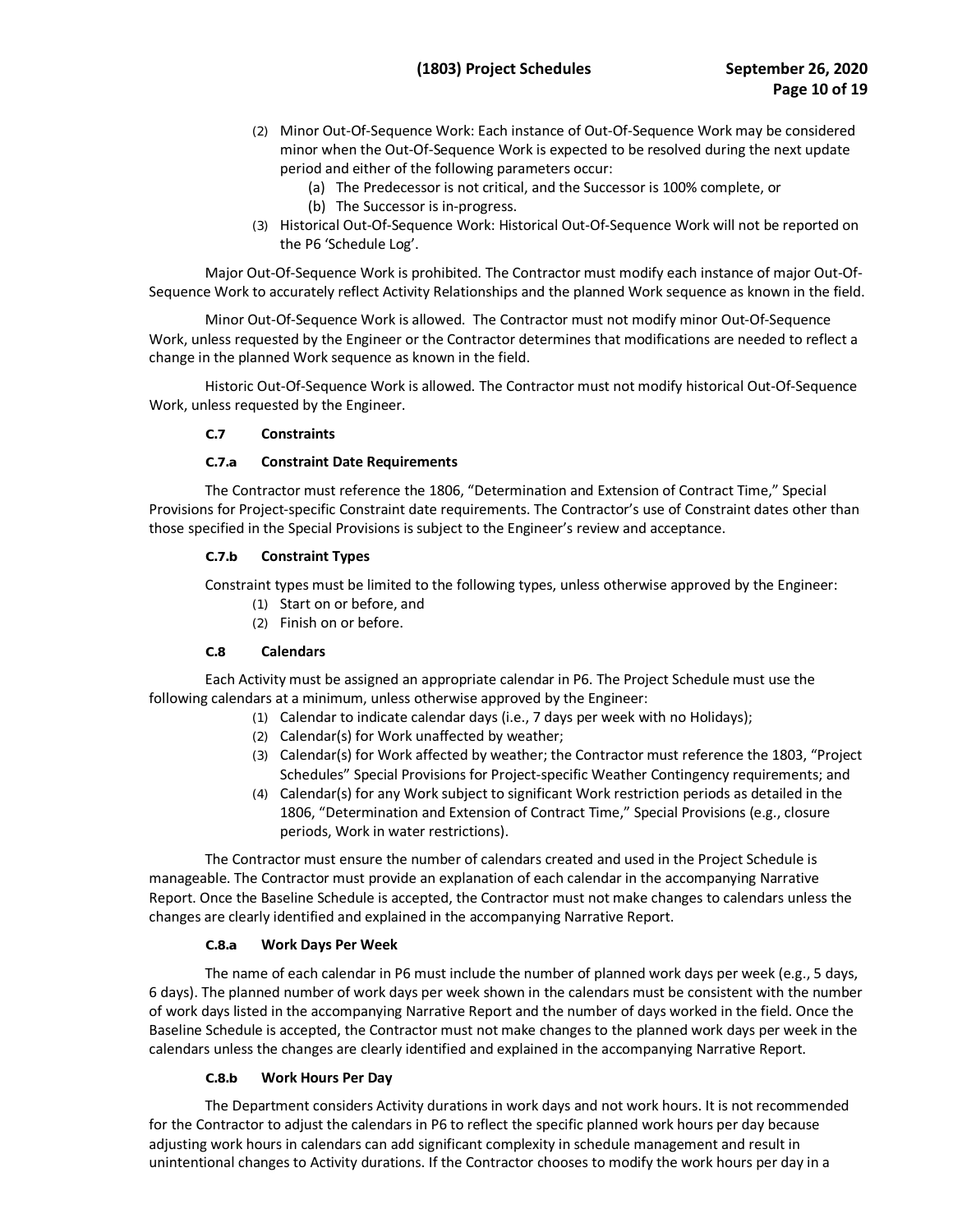calendar after the Baseline Schedule is accepted, the changes must be clearly identified and explained in the accompanying Narrative Report.

## **C.8.c Nonwork Days**

 The calendars in P6 must indicate all days that the Contractor does not plan to work as nonwork days. Each calendar must contain nonwork days (e.g., weekends, closure periods, Holidays, Weather Contingency) as appropriate, with the exception of the calendar used to indicate calendar days.

 accompanying Narrative Report. Once the Baseline Schedule is accepted, the Contractor must not make changes to the planned nonwork days in the calendars unless the changes are clearly identified and explained in the The nonwork days shown in the calendars must be consistent with the nonwork days described in the accompanying Narrative Report.

## **C.9 Holidays**

 Contractor must not make changes to the Holidays in the calendars unless the changes are clearly identified and The calendars in P6, with the exception of the calendar used to indicate calendar days, must accurately show each planned observed Holiday as a nonwork day. The Holidays shown in the calendars must be consistent with the Holidays listed in the accompanying Narrative Report. Once the Baseline Schedule is accepted, the explained in the accompanying Narrative Report. Unless otherwise noted, Holidays must be as established in MS 645.44.

# **C.10 Weather Contingency**

# **C.10.a Project-Specific Weather Contingency**

The Contractor must reference the 1803, "Project Schedules" Special Provisions for Project-Specific Weather Contingency requirements.

# **C.10.b Weather Contingency Reporting**

 Contingency compared to actual weather experienced on Critical Path Work, in addition to the requirements of For each update period, the Contractor must provide an assessment of the planned Weather [1803.2.C.11](https://1803.2.C.11), "Actual Weather Day Reporting", in the accompanying Narrative Report for the Engineer's review.

- Path Work is more than the planned Weather Contingency in an update period. (1) The Contractor must clearly state the number of days that any contractual requirement was delayed due to weather when the Contractor believes actual weather experienced on Critical
- weather when the Contractor believes the actual weather experienced on Critical Path Work (2) The Contractor must clearly state that no contractual requirement(s) was delayed due to is less than or equal to the planned Weather Contingency in the update period.

 For each update period, the Engineer may reserve a credit for unused Weather Contingency (i.e., the the Engineer determines that a time extension due to weather is necessary. The Engineer will not pursue an early completion of the Project as a result of any credits for unused Weather Contingency unless an early completion difference between the planned Weather Contingency and actual weather days experienced) when the actual weather experienced on Critical Path Work is less than the planned Weather Contingency. The Engineer will consider any credits for unused Weather Contingency as cumulative until the completion of the Project or until date is requested by the Contractor in accordance with 1803.2.A.7, "Request for Early Completion Date."

 Contingency for the Contractor's review. If the Contractor disagrees with the Engineer's determination, the Contractor must provide a written explanation and supporting documentation (e.g., daily reports, contemporaneous correspondence, Project photos) for the Engineer's review. The Engineer will provide details regarding determination of any credits for unused Weather

# **C.11 Actual Weather Day Reporting**

 The Contractor must document and obtain agreement with the Engineer for each weather day Narrative Report applicable to the period in which weather was experienced. experienced at the time of each occurrence. The Contractor must include a list of the specific claimed actual weather days experienced and a brief description of the Work affected on each weather day in the accompanying

# **C.12 Actual Dates**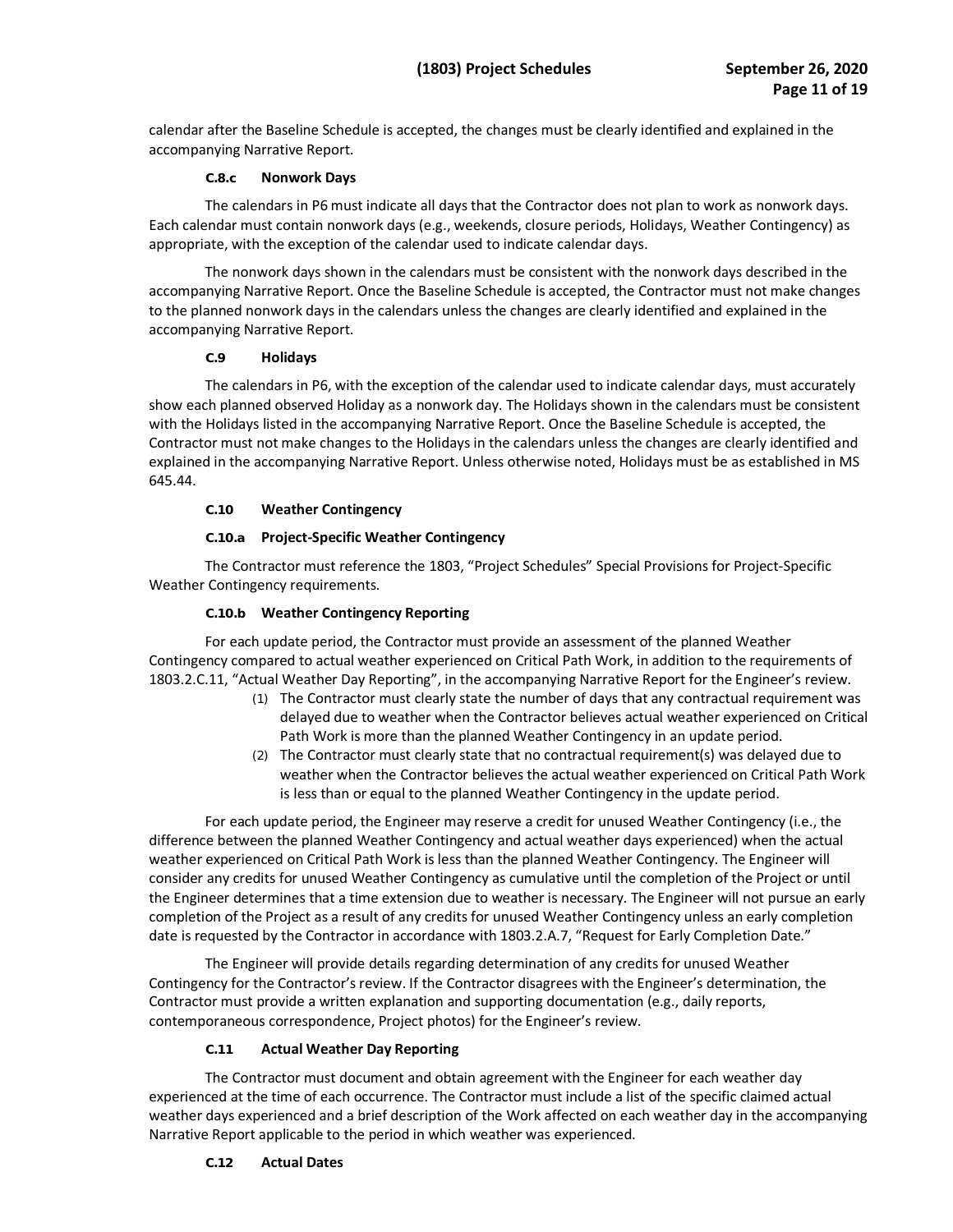Contractor must provide an explanation in the accompanying Narrative Report for any change to a previously The Contractor must report actual start and actual finish dates for Work performed before the Project Schedule Data Date. Actual dates must accurately reflect when the Work was performed in the field. The reported actual date.

## **C.13 Schedule Criticality**

The Contractor must reference the 1803, "Project Schedules" Special Provisions for Project-specific schedule criticality requirements.

#### **C.14 Activity Codes**

 The Contractor must reference the 1803, "Project Schedules" Special Provisions for Project-specific Activity Code requirements.

## **C.15 User Defined Fields**

 The Contractor must reference the 1803, "Project Schedules" Special Provisions for Project-specific User Defined Field requirements.

## **D Required Schedules**

## **D.1 Preliminary Schedule**

 Acceptance of the First Preliminary Schedule is a condition of Notice to Proceed 1 (NTP1). The Contractor must reference Table 1803-2 for Preliminary Schedule file naming convention requirements and Table 1803-3 for Preliminary Schedule submission timeline requirements. A delay in submitting the Preliminary Schedule is a non-excusable delay under 1806.2.C, "Non-Excusable Delays," and the Contractor is not entitled to an extension of the Contract Time.

 The purpose of the Preliminary Schedule is to show that the Contractor understands the contractual The Preliminary Schedule may be submitted in either Bar Chart or CPM format. The Preliminary Schedule is not Requirements". At a minimum, the Contractor must include the following level of detail in the Preliminary Milestones and plans to complete the Project within the contractually required interim and completion dates. required to meet all requirements in 1803.2.B, "Software Requirements" and 1803.2.C, "Technical Schedules:

- schedule for the next 30 calendar day look-ahead period from the submission date. (1) First Preliminary Schedule: Show all Milestone dates are understood and provide a detailed
- (2) Subsequent Preliminary Schedules: Show all Milestone dates are understood and provide a detailed schedule for the next 45 calendar day look-ahead period from the submission date.

 Changes made between Preliminary Schedule submissions must be closely coordinated with the Engineer and are subject to the Engineer's review and acceptance. The Contractor must show the status of Work completed by reporting actual start and finish dates and by reasonably estimating the Remaining Duration for each in-progress Activity.

# **D.2 Baseline Schedule**

 Baseline Schedule acceptance is a condition of Notice to Proceed 2 (NTP2). The Contractor must reference Table 1803-2 for Baseline Schedule file naming convention requirements and Table 1803-3 for Baseline Schedule submission timeline requirements. It is the responsibility of the Contractor to ensure schedule submissions intended for Baseline Schedule review and acceptance meet all requirements included in 1803.2, "Project Schedules, Critical Path Method (CPM)". Any delay to acceptance of the Baseline Schedule and NTP2 not caused by the Department (e.g., Contractor late submissions, incomplete submissions, and repeat resubmissions due to failure to properly address comments by the Engineer) will be considered a non-excusable delay in accordance with 1806.2.C, "Non-Excusable Delays".

 the Engineer when a schedule is being submitted for baseline review and acceptance as opposed to a Preliminary The purpose of the Baseline Schedule is to establish how the Contractor plans to complete all Work contracted. The Baseline Schedule must include the entire scope of Work in detail. The Contractor must notify Schedule submission.

(1) The Baseline Schedule must indicate: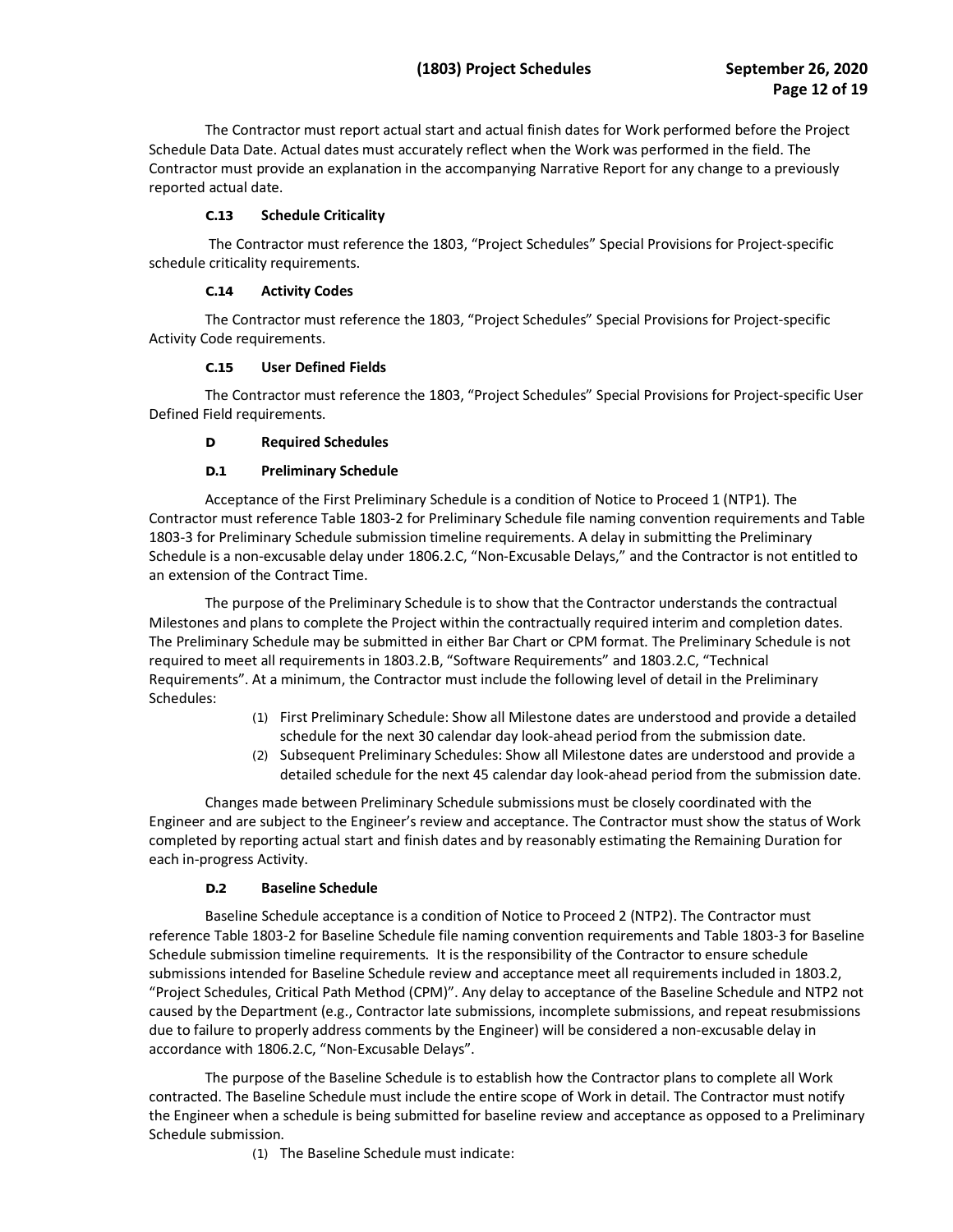- (a) Actual dates of Work performed if the Contractor chooses to perform any Work before the Baseline Schedule being accepted.
- (b) All contractual date requirements and Milestones, including any time-related Work restrictions, are being met and scheduled to complete within the Contract Time.
- (2) The Baseline Schedule must include the following level of detail at a minimum and when applicable:
	- (a) Mobilization;
	- (b) Work to be performed by the Contractor, subcontractors and suppliers;
	- (c) Work to be performed by the Department, other contractors, and third parties which directly affects the Contractor's Work (e.g., government agencies and authorities, permitting authorities);
	- (d) Project Milestones, phases, stages, traffic switches and availability dates specified in the Contract
	- (e) Submittal, review and acceptance Activities;
	- (f) Fabrication, delivery, installation, testing and similar Activities for materials, plants and equipment;
	- (g) Installation, erection, removal and similar Activities related to temporary systems or structures (e.g. temporary electrical system, shoring);
	- (h) Settlement or surcharge periods;
	- (i) Utility notification and relocation, including concurrent utility moves and planned suspension periods to allow for utility relocation;
	- (j) Receipt of permits;
	- (k) Substantial Completion; and
	- (l) Final Completion.

#### **D.3 Update Schedule**

 requirements and Table 1803-3 for Update Schedule submission timeline requirements. The Contractor must submit an Update Schedule on a monthly basis, at a minimum, after the Baseline Schedule is accepted. The Contractor must reference Table 1803-2 for Update Schedule file naming convention

 Update Schedule must meet all requirements included in 1803.2, "Project Schedules, Critical Path Method (CPM)." The Contractor must update the last accepted Project Schedule by reporting actual start and actual finish dates for Work completed during the update period and by reasonably estimating the Remaining Duration for Contractor must describe in detail the reason for any changes to the schedule in the accompanying Narrative The purpose of the Update Schedule is to document progress and communicate the current status of the Project. The Contractor must update the last accepted Project Schedule to create each Update Schedule. Each each in-progress Activity. The Contractor must minimize the number of changes to the Project Schedule. The Report submitted with each Update Schedule.

 Engineer and may affect acceptance of the Update Schedule and corresponding progress payment. Should Contractor must coordinate closely with the Engineer if an Update Schedule is due and a Rebaseline Schedule or Impact Schedule has been submitted and is in the review process. The Engineer will determine if the Contractor The inclusion of significant changes in a standard Update Schedule requires a detailed review by the significant changes be required during the standard update process, the Contractor must determine whether a Rebaseline Schedule or Impact Schedule is needed instead of including the changes in the Update Schedule. The must update progress for the Update Schedule that is due using the last accepted Project Schedule or the last submitted Rebaseline Schedule or Impact Schedule.

## **D.4 Look-Ahead Schedule**

requirements. The Contractor must submit a detailed Look-Ahead Schedule to the Engineer each week until all Work is completed. The Contractor must reference Table 1803-3 for Look-Ahead Schedule submission timeline

 basis. The Contractor must prepare the schedule in Bar Chart format by hand or by using a computer. The Look- Ahead Schedule must include actual dates for Work performed since the last Look-Ahead Schedule submission The purpose of the Look-Ahead Schedule is to communicate, in a high level of detail, the Contractor's recent Work progress in the field and planned Work Activities for the upcoming 14 calendar days on a rolling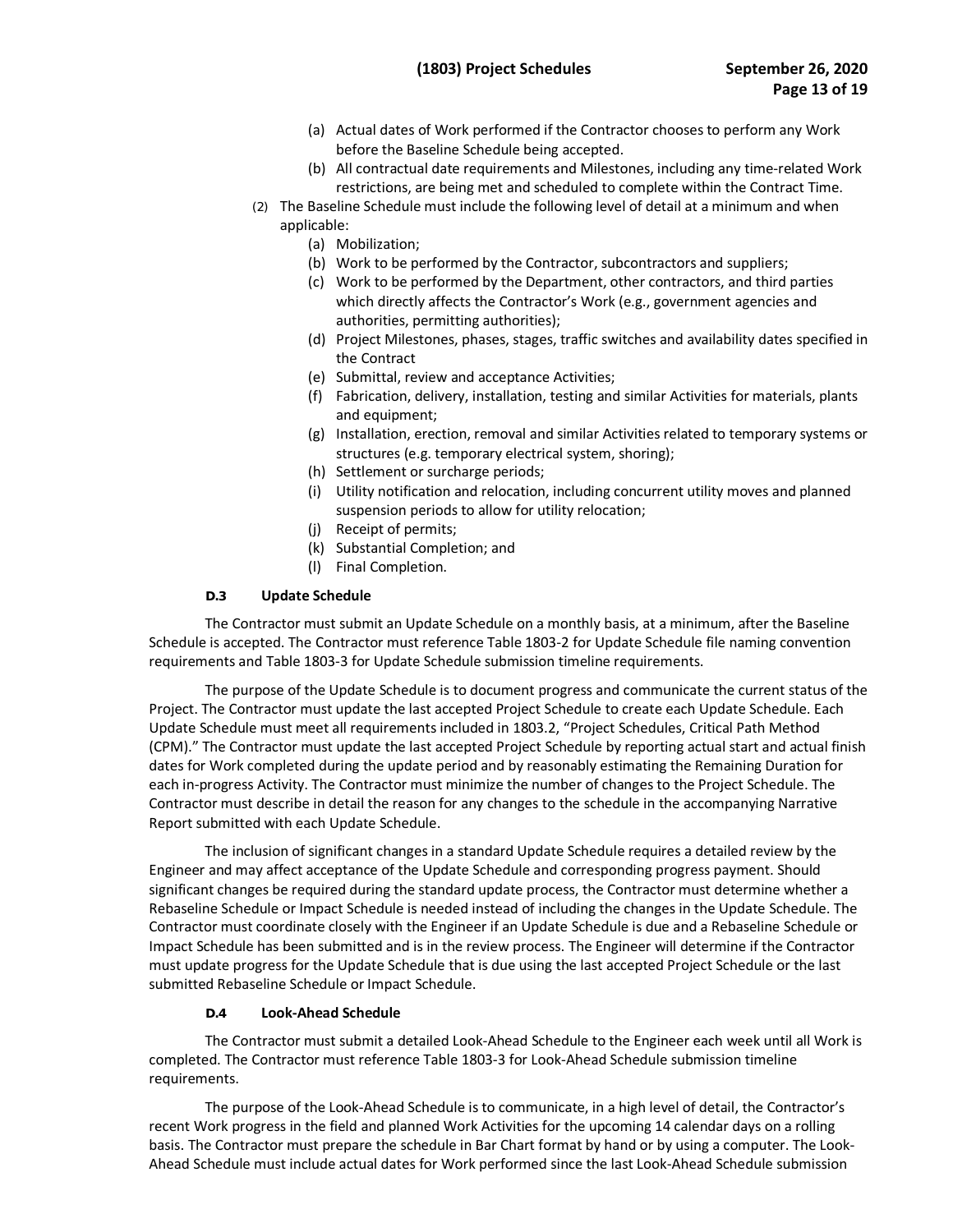Schedule is not required to meet all requirements in 1803.2.B, "Software Requirements" and 1803.2.C, "Technical Requirements". However, the Work Activities included in the Look-Ahead Schedule must specifically reference the applicable Activity IDs in the Project Schedule. The Look-Ahead Schedule may be prepared by Contractor and planned dates for Work to be performed in the upcoming 14 calendar days at a minimum. The Look-Ahead personnel other than the designated Project Scheduler (e.g., Superintendent, Field Supervisor, Project Manager).

# **D.5 Rebaseline Schedule**

The Contractor must not perform Work substantially different than depicted on the last accepted Project Schedule. If work is to be performed substantially different than depicted on the last accepted Project Schedule, the Contractor must seek an accepted Rebaseline Schedule.

The Contractor must submit a Rebaseline Schedule upon one of the following:

- (1) At the Engineer's Request.
	- (a) Where the Engineer has accepted an Impact Schedule and approves the Contractor to incorporate the impacts and corresponding resolution (e.g., modified completion date, re-sequenced Work, mitigation efforts) into the last accepted Project Schedule.
	- (b) Where the Engineer requires the Contractor to demonstrate a proposed recovery plan to any Milestone date significantly exceeding the contractual requirements in the last accepted Project Schedule.
	- or duration of the Work as known in the field and the Work as depicted in the last (c) The Engineer concludes that there is a substantial difference between the sequence accepted Project Schedule.
- or the method and manner of its performance. (2) The issuance of a Contract Revision document that changes the planned sequence of Work
- (3) The Contractor requests an early completion date.
- (4) The Contractor plans to substantially deviate from the last accepted Project Schedule, including significant changes to sequence or durations of remaining Work.

requirements and Table 1803-3 for Rebaseline Schedule submission timeline requirements. The Contractor must reference Table 1803-2 for Rebaseline Schedule file naming convention

 describe in detail the reasons for all proposed schedule changes in the accompanying Narrative Report. The purpose of the Rebaseline Schedule is to establish the Contractor's revised plan to complete all Work when significant changes to the last accepted Project Schedule are required. The Rebaseline Schedule must meet all requirements included in 1803.2, "Project Schedules, Critical Path Method (CPM)." The Contractor must

Any requirement to prepare a Rebaseline Schedule is not a directive by the Engineer to accelerate the Work but rather a directive for the Contractor to seek the Engineer's acceptance of a proposal to revise the last accepted Project Schedule, which may or may not include acceleration. Acceptance of a Rebaseline Schedule does not approve acceleration costs without detailed support from the Contractor explaining such acceleration costs.

# **D.6 Impact Schedule**

 The Contractor must submit an Impact Schedule to model and evaluate impacts to the Project Schedule upon one of the following:

- that planned sequence of Work or the method and manner of its performance. (1) At the Engineer's request. An example of a reason for an Engineer-requested Impact Schedule may be the negotiation of a potential Contract Revision document that changes
- (2) When the Contractor believes that an Impact Schedule is necessary and obtains agreement with the Engineer.

 Depending on the complexity of the proposed schedule changes required to evaluate the impact Table 1803-2 for Impact Schedule file naming convention requirements and Table 1803-3 for Impact Schedule experienced, an Impact Schedule may or may not be needed. However, the Engineer still reserves the right to require the Contractor to submit an Impact Schedule regardless of complexity. The Contractor must reference submission timeline requirements.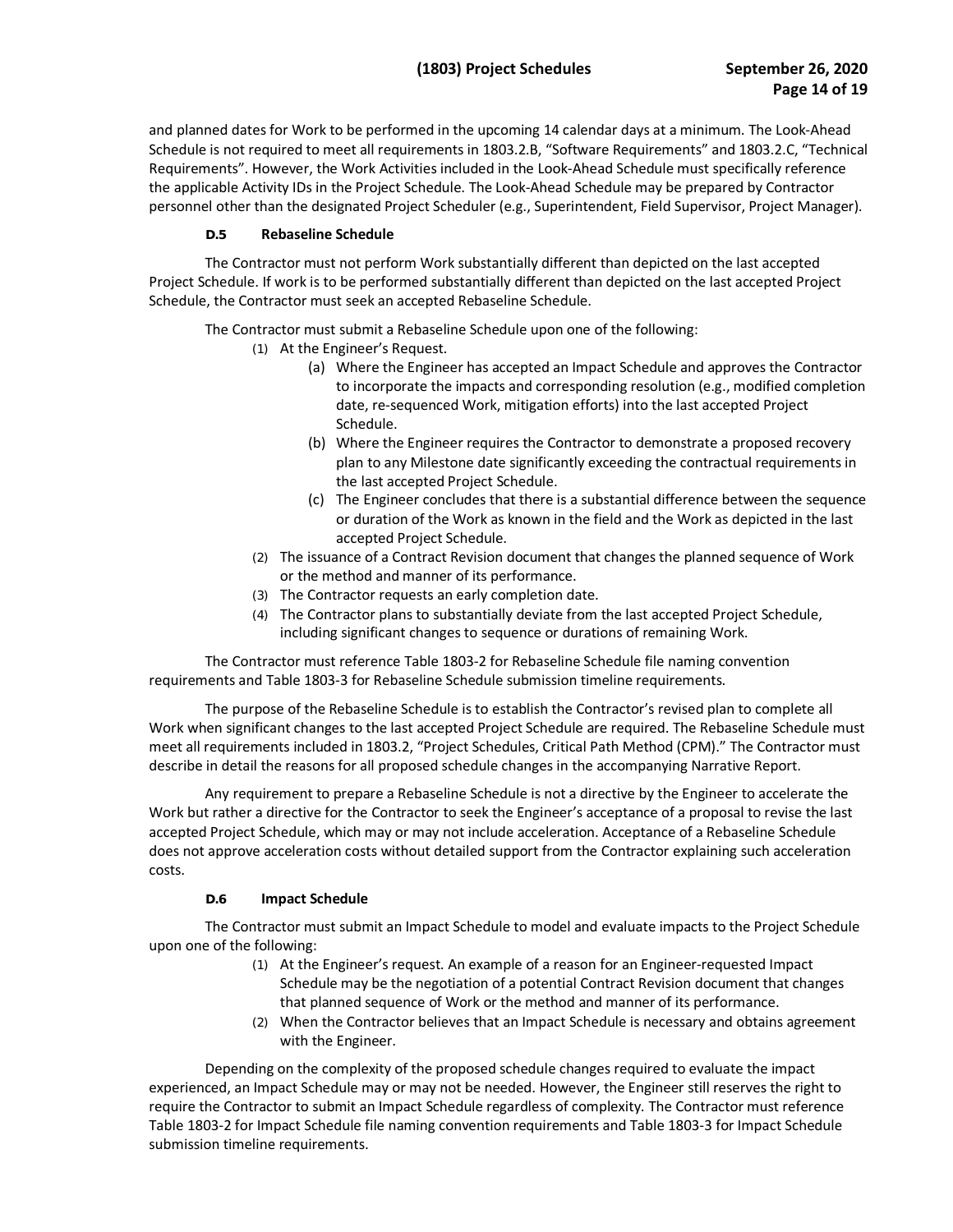the Project Schedule and to establish the potential need for a time extension to a Project Milestone. When specified in 1806, "Determination and Extension of Contract Time." The Contractor must describe in detail the The purpose of the Impact Schedule is to quantify the effects of any past, current or future impacts to creating an Impact Schedule, the Contractor must follow the standard for preparation of an Impact Schedule as reasons for all proposed schedule changes in the accompanying Narrative Report.

The requirement to prepare an Impact Schedule is not a directive by the Engineer to accelerate the Work but rather a directive for the Contractor to demonstrate the effects of impacts to the accepted Project Schedule.

# **D.7 As-Built Schedule**

 actual finish dates for each Activity. This schedule will serve as the As-Built Project Schedule. The Department will not grant final Contract acceptance as specified in 1516.4, "Final Contract Acceptance" until the Engineer receives At the conclusion of work, the Contractor must submit a final Project Schedule with actual start and and accepts the Final As-Built Project Schedule.

## **E Submission Requirements**

# **E.1 File Naming Convention**

 The Contractor must include the file naming convention as shown in Table 1803-2 for all files included in (e.g., Narrative Report, All Activities Printout, Longest Path Printout, Near-Critical Activities Printout). The file name as modeled for resubmission. The ####-### indicates a placeholder for the State Project Number. the schedule submission (i.e., Narrative Report, schedule printouts, and P6 native .xer file). The Contractor may include additional wording after the specified file naming convention to identify the schedule submission type Contractor must ensure any additional wording added to the file naming convention remains consistent throughout the duration of the Project. If the schedule in not accepted, the Contractor must resubmit under the

 The purpose of the file naming convention is to avoid confusion regarding the schedule submission type and version between the Contractor, the Engineer, and any other party receiving the Contractor's schedule submission.

| Table 1803-2                                                          |                            |                              |                              |  |  |  |  |  |
|-----------------------------------------------------------------------|----------------------------|------------------------------|------------------------------|--|--|--|--|--|
| <b>Project Schedule File Naming Convention</b>                        |                            |                              |                              |  |  |  |  |  |
| <b>Schedules</b>                                                      | <b>Original Submission</b> | 1 <sup>st</sup> Resubmission | 2 <sup>nd</sup> Resubmission |  |  |  |  |  |
| <b>First Preliminary Schedule</b>                                     | ####-###-PR00-Rev0         | ####-###-PR00-Rev1           | ####-###-PR00-Rev2           |  |  |  |  |  |
| 1 <sup>st</sup> Subsequent Preliminary Schedule<br>edulSchedule       | ####-###-PR01-Rev0         | ####-###-PR01-Rev1           | ####-###-PR01-Rev2           |  |  |  |  |  |
| 2 <sup>nd</sup> Subsequent Preliminary<br>Schedule, etc. edulSchedule | ####-###-PR02-Rev0         | ####-###-PR02-Rev1           | ####-###-PR02-Rev2           |  |  |  |  |  |
| Baseline Schedule                                                     | ####-###-BSLN-Rev0         | ####-###-BSLN-Rev1           | ####-###-BSLN-Rev2           |  |  |  |  |  |
| 1 <sup>st</sup> Update Schedule                                       | ####-###-UP01-Rev0         | ####-###-UP01-Rev1           | ####-###-UP01-Rev2           |  |  |  |  |  |
| 2 <sup>nd</sup> Update Schedule, etc.                                 | ####-###-UP02-Rev0         | ####-###-UP02-Rev1           | ####-###-UP02-Rev2           |  |  |  |  |  |
| 1 <sup>St</sup> Rebaseline Schedule                                   | ####-###-RB01-Rev0         | ####-###-RB01-Rev1           | ####-###-RB01-Rev2           |  |  |  |  |  |
| 2 <sup>nd</sup> Rebaseline Schedule, etc.                             | ####-###-RB02-Rev0         | ####-###-RB02-Rev1           | ####-###-RB02-Rev2           |  |  |  |  |  |
| 1 <sup>st</sup><br>Impact Schedule                                    | ####-###-IS01-Rev0         | ####-###-IS01-Rev1           | ####-###-IS01-Rev2           |  |  |  |  |  |
| 2 <sup>nd</sup> Impact Schedule, etc.                                 | ####-###-ISO2-RevO         | ####-###-ISO2-Rev1           | ####-###-ISO2-Rev2           |  |  |  |  |  |

#### **E.2 Timeline**

 review and respond to all of the Engineer's questions and concerns, adjust the schedule if needed, and resubmit It is the Contractor's responsibility to meet with the Engineer as often as necessary to satisfy the timelines stated in Table 1803-3. If the Engineer does not accept a schedule submission, the Contractor must to the Engineer within the timelines indicated in Table 1803-3.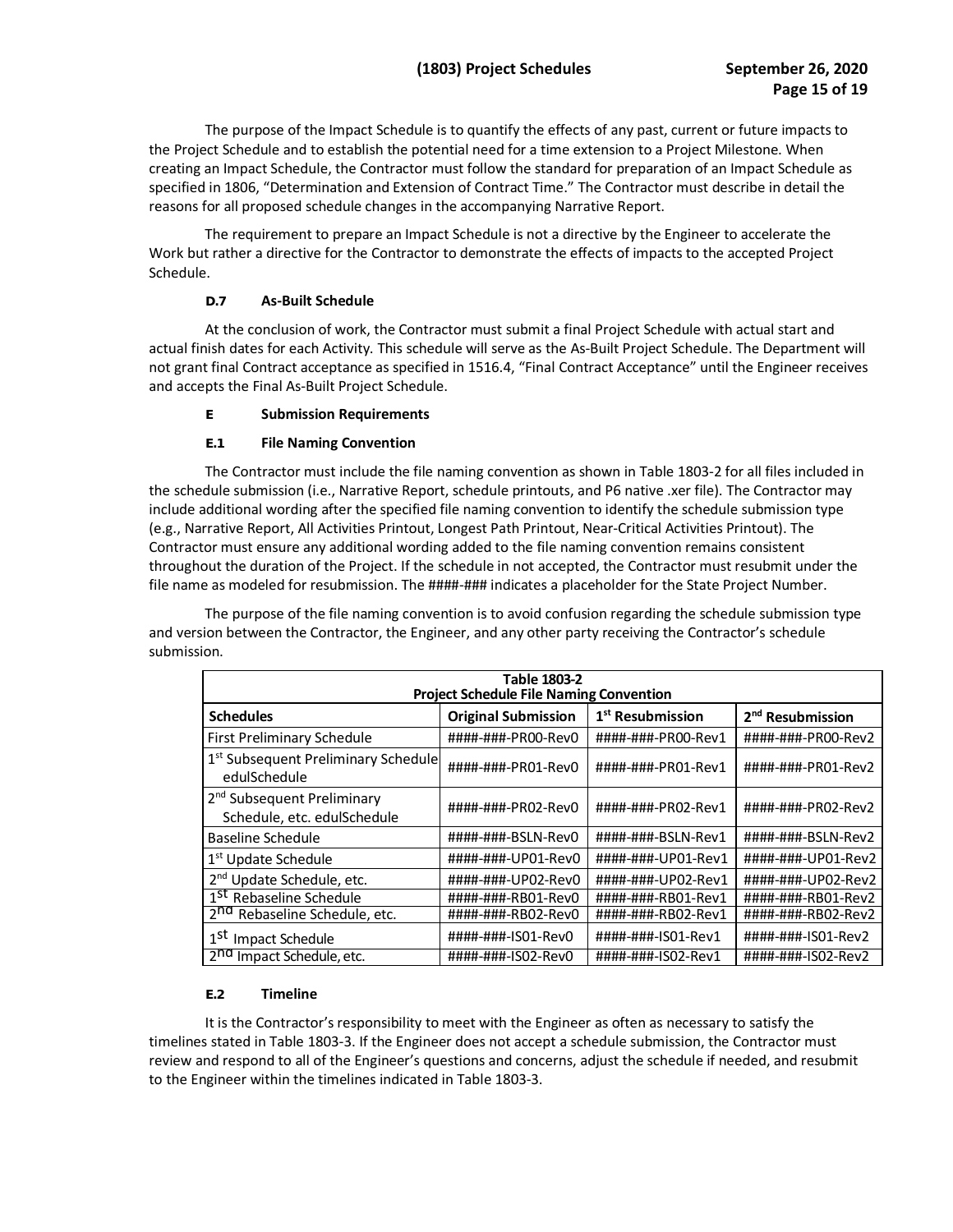| <b>Table 1803-3</b><br><b>Schedule Submission Timelines</b> |                |                                                                                                                   |                                                                                       |                                            |                                   |  |  |  |
|-------------------------------------------------------------|----------------|-------------------------------------------------------------------------------------------------------------------|---------------------------------------------------------------------------------------|--------------------------------------------|-----------------------------------|--|--|--|
| <b>Schedule</b><br><b>Type</b>                              | <b>Section</b> | Data Date                                                                                                         | <b>Submission</b><br>Due Date                                                         | <b>Engineer</b><br><b>Review</b><br>Length | <b>Resubmission</b><br>Due Date   |  |  |  |
| First Preliminary                                           | 1803.2.D.1     | Letting Date, or as agreed<br>to by the Engineer                                                                  | Condition of<br>NTP1                                                                  | 7 Calendar Days<br>after submitted         | 7 Calendar Days                   |  |  |  |
| Subsequent<br>Preliminary                                   | 1803.2.D.1     | One month after the Data<br>Date of the last accepted<br>Preliminary Schedule, or as<br>agreed to by the Engineer | 4 Business<br>Days after<br>Data Date                                                 | 7 Calendar Days<br>after submitted         | 7 Calendar Days                   |  |  |  |
| <b>Baseline</b>                                             | 1803.2.D.2     | No earlier than the Data<br>Date of the last accepted<br>Preliminary Schedule, or as<br>agreed to by the Engineer | Condition of<br>NTP <sub>2</sub>                                                      | 7 Calendar Days<br>after submitted         | 7 Calendar Days                   |  |  |  |
| Update                                                      | 1803.2.D.3     | 15 <sup>th</sup> of every month, or as<br>agreed to by the Engineer                                               | 4 Business<br>Days after<br>Data Date                                                 | 7 Business Days<br>after submitted         | 3 Business Days                   |  |  |  |
| Look-Ahead                                                  | 1803.2.D.4     | N/A                                                                                                               | Weekly                                                                                | N/A                                        | N/A                               |  |  |  |
| Rebaseline                                                  | 1803.2.D.5     | No earlier than the Data<br>Date of the last accepted<br>Project Schedule, or as<br>agreed to by the Engineer     | 7 Business<br>Days after the<br>need for a<br>Rebaseline<br>Schedule is<br>identified | 7 Business Days<br>after submitted         | 7 Calendar Days                   |  |  |  |
| Impact                                                      | 1803.2.D.6     | No earlier than the Data<br>Date of the last accepted<br>Project Schedule, or as<br>agreed to by the Engineer     | 7 Business<br>Days after the<br>need for an<br>Impact<br>Schedule is<br>identified    | 7 Business Days<br>after submitted         | As directed<br>by the<br>Engineer |  |  |  |

#### **E.3 Narrative Report**

 The Contractor must include a detailed Narrative Report with each schedule submission, including schedule resubmissions. For schedule resubmissions, the Contractor must update the Narrative Report to include comments regarding the nature of the resubmission and any changes made since the previous schedule submission.

# **E.3.a Baseline Schedule Narrative Report**

Each Baseline Schedule Narrative Report must include and discuss at a minimum:

- (1) Explanation of the overall plan to complete the Project, including where the Work will begin and how the Work and crews will flow through the Project;
- (2) The quantity and estimated production rates for Critical Activities;
- (3) The work days per week, number of shifts per day, and number of hours per shift;
- (4) Identification of calendars used in P6 and an explanation of all non work days, including observed Holidays and Weather Contingency;
- potential to negatively affect the Work if delayed; (5) Description of the expected performance of each required permit that has reasonable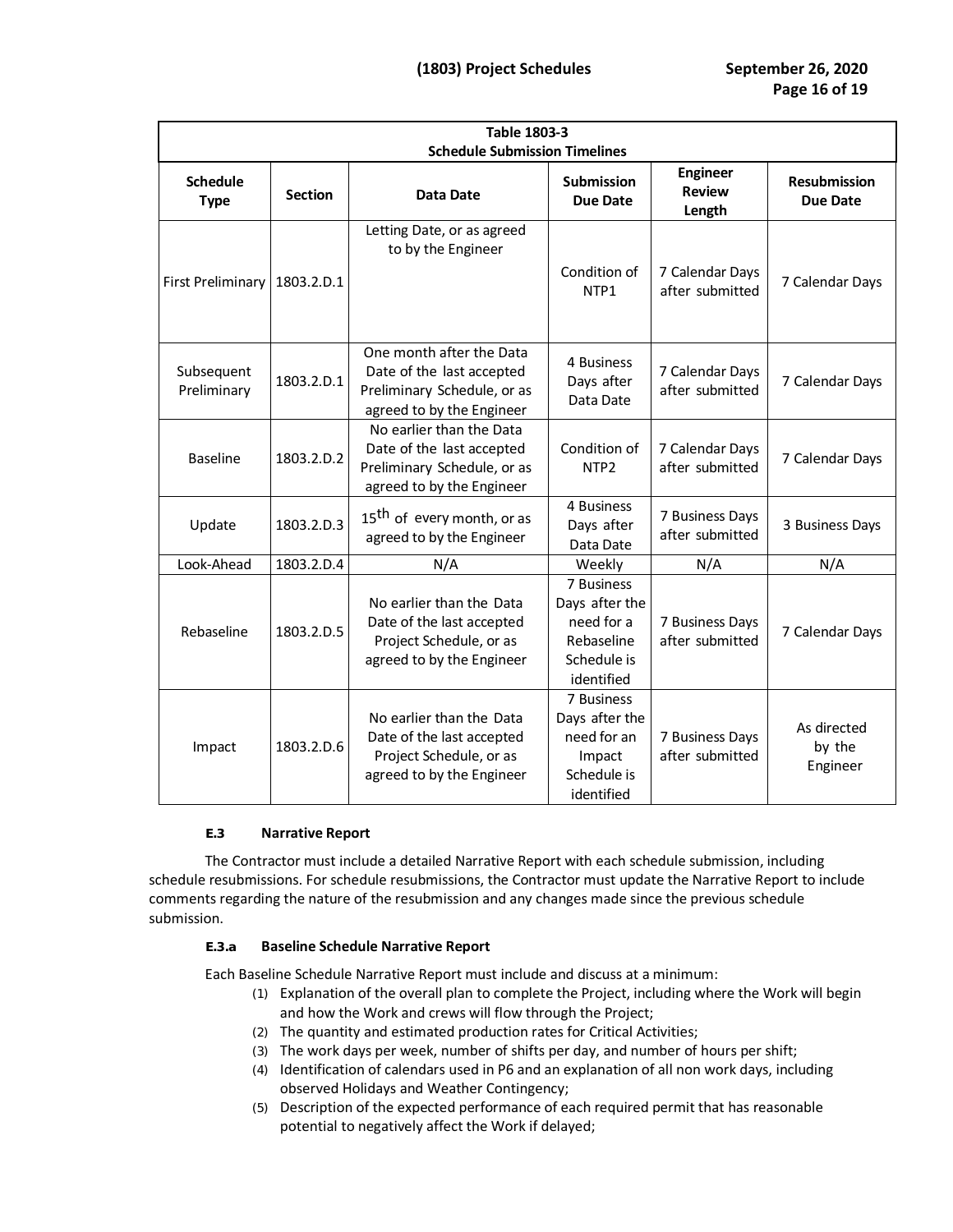- (6) Identification of all Activities requiring coordination with the Department or third parties (e.g., utilities) and a description of the expected performance needed to avoid impacts to the Work;
- (7) Identification of all Constraints and an explanation of the reason for each Constraint;
- (8) Identification of all Relationships with Lag and an explanation of the reason for each Lag;
- (9) Schedule criticality calculations, if required by the 1803, "Project Schedules" Special Provisions; and
- (10) Any other Project concerns that are currently affecting or anticipated to affect the schedule.

#### **E.3.b Update Schedule Narrative Report**

Each Update Schedule Narrative Report must include and discuss at a minimum:

- (1) Description of the reasons for any changes to the schedule, including but not limited to:
	- (a) Added or deleted Activities;
	- (b) Added or deleted Logic;
	- (c) Changes to Original Duration;
	- (d) Increases in Remaining Duration (NOTE: decreases in Remaining Duration for Work progressed during the update period are not considered changes); (e) Added, deleted, or changed Constraints;
	- (e) Added, deleted, or changed Constraints;
	- (f) Added, deleted, or changed Lag;
	- (g) Changes to work and nonwork days in calendars in P6, including observed Holidays and Weather Contingency;
	- (h) Changes to calendar assignments in P6; and
	- finish dates for Work progressed during the update period are not considered (i) Changes to previously recorded actual dates (NOTE: new actual start and actual changes);
- (2) Description of the status of scheduled Milestone dates, including specifically any differences from the last accepted Project Schedule;
- (3) Actual weather day reporting as required by [1803.2.C.11](https://1803.2.C.11), "Actual Weather Day Reporting";
- (4) Weather Contingency reporting as required by 1803.2.C.10.b, "Weather Contingency Reporting";
- (5) Description of any unusual labor, shift, equipment or material conditions or restrictions encountered or anticipated since the previous schedule submission;
- potential to negatively affect the Work if delayed; (6) Description of the expected performance of each required permit that has reasonable
- (7) Description of the status of any Activities requiring coordination with the Department or third parties (e.g., utilities) planned to occur during the next update period and expected performance needed to avoid impacts to the Work;
- (8) Schedule criticality calculations, if required by the 1803, "Project Schedules" Special Provisions; and
- (9) Any other Project concerns that are currently affecting or anticipated to affect the schedule.

#### **E.3.c Rebaseline Schedule Narrative Report**

Each Rebaseline Schedule Narrative Report must include and discuss at a minimum:

- (1) Explanation of the overall plan to complete the Project, including how the Work and crews will flow through the Project and specifically how this differs from the last accepted Project Schedule;
- (2) Description of the reasons for any changes to the schedule as listed in 1803.2.E.3.b(1);
- (3) Description of the status of scheduled Milestone dates, including specifically any differences from the last accepted Project Schedule;
- (4) The quantity and estimated production rates for Critical Activities;
- (5) Description of any changes to the work days per week, number of shifts per day, and number of hours per shift;
- (6) Description of any unusual labor, shift, equipment or material conditions or restrictions encountered or anticipated;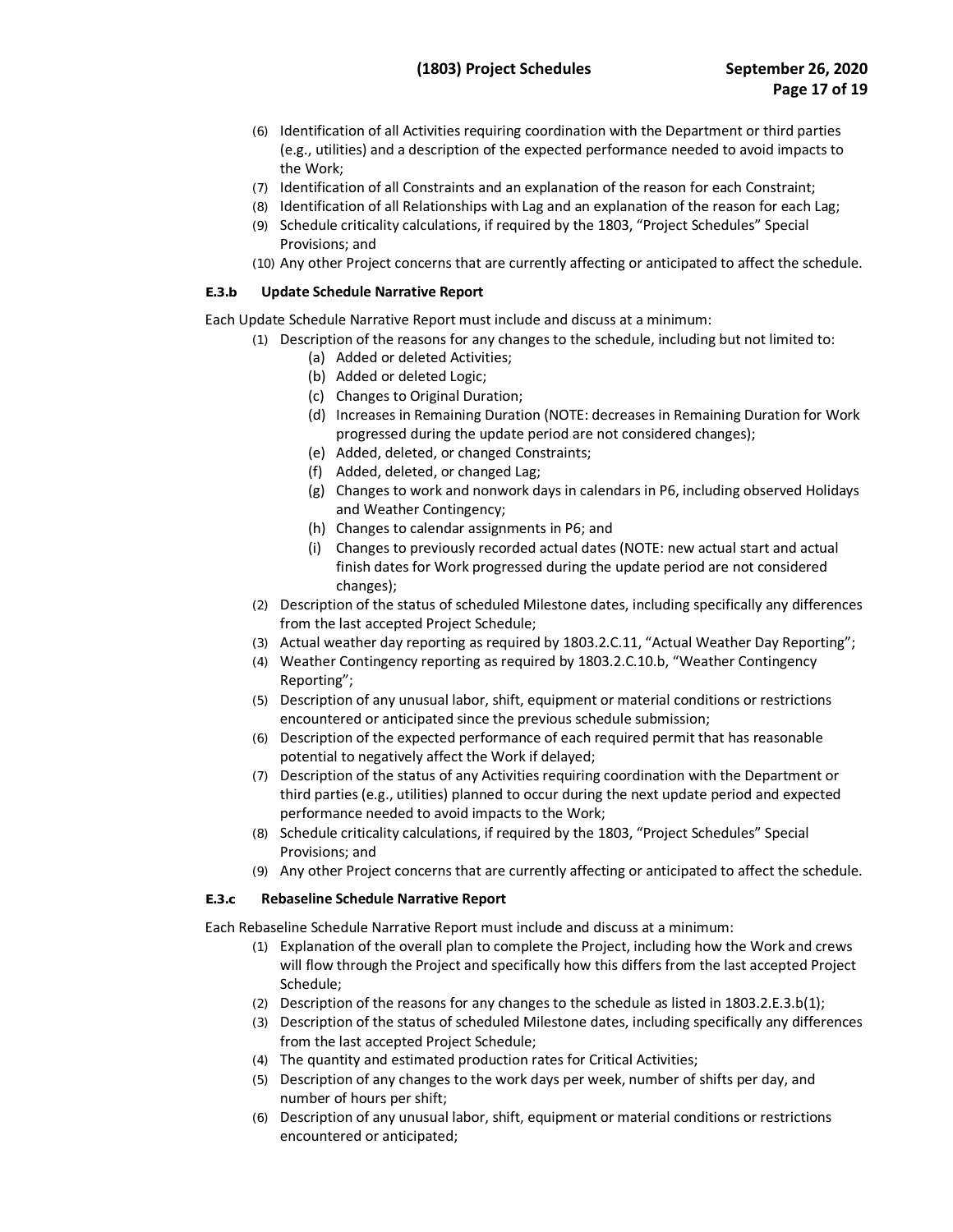- potential to negatively affect the Work if delayed; (7) Description of the expected performance of each required permit that has reasonable
- (8) Identification of all Activities requiring coordination with the Department or third parties (e.g., utilities) and a description of expected performance needed to avoid impacts to the Work;
- (9) Schedule criticality calculations, if required by the 1803, "Project Schedules" Special Provisions; and
- (10) Any other Project concerns that are currently affecting or anticipated to affect the schedule.

## **E.3.d Impact Schedule Narrative Report**

Each Impact Schedule Narrative Report must include and discuss at a minimum:

- (1) Detailed explanation of the impact being experienced and its effect on the overall plan to complete the Project, including how the impact may affect how crews will flow through the Project;
- (2) Detailed description of all changes to the schedule, as listed in 1803.2.E.3.b(1), and the reason for each change; changes must be limited to those involving the impact only;
- (3) Description of the status of scheduled Milestone dates, including specifically any differences from the last accepted Project Schedule;
- (4) Description of the expected performance of each required permit related to the impact that has reasonable potential to negatively affect the Work if delayed, if related to the impact;
- (5) Identification of all Activities related to the impact requiring coordination with the Department or third parties (e.g., utilities) and a description of expected performance needed to avoid impacts to the Work;
- (6) Schedule criticality calculations, if required by the 1803, "Project Schedules" Special Provisions; and
- (7) Any other Project concerns that are currently affecting or anticipated to affect the schedule.

# **E.4 Schedule Printouts**

# **E.4.a Required Schedule Printouts**

 submission: The Contractor must include the following schedule printouts in .pdf format with each schedule

- (1) "All Activities". All Activities grouped by WBS and sorted by start date with the Longest Path indicated in red.
- (2) "Longest Path". Critical Path Activities, which are typically displayed using the P6 'Longest Path' filter, sorted by start date. This printout may be grouped by WBS at the Contractor's discretion.
- (3) "Near-Critical Activities". All Near-Critical Activities sorted first by Total Float and then by start date. This printout must not be grouped by WBS.
- (4) Any additional schedule printout as requested by the Engineer.

 Each schedule printout must include a title block displaying the Data Date, run date, Activity bar legend, schedule printout name, and filter(s) applied. Each schedule printout must be formatted to fit the Activity table Contractor to submit a hard copy of each schedule printout in addition to the required .pdf. and Gantt chart to one page wide in landscape orientation on an 11x17 page size. The Engineer may require the

#### **E.4.b Activity Table Information**

The Activity table must contain the following information at a minimum:

- (1) Activity ID,
- (2) Activity Name,
- (3) Original Duration,
- (4) Remaining Duration,
- (5) Start,
- (6) Finish,
- (7) Late Start,
- (8) Late Finish, and